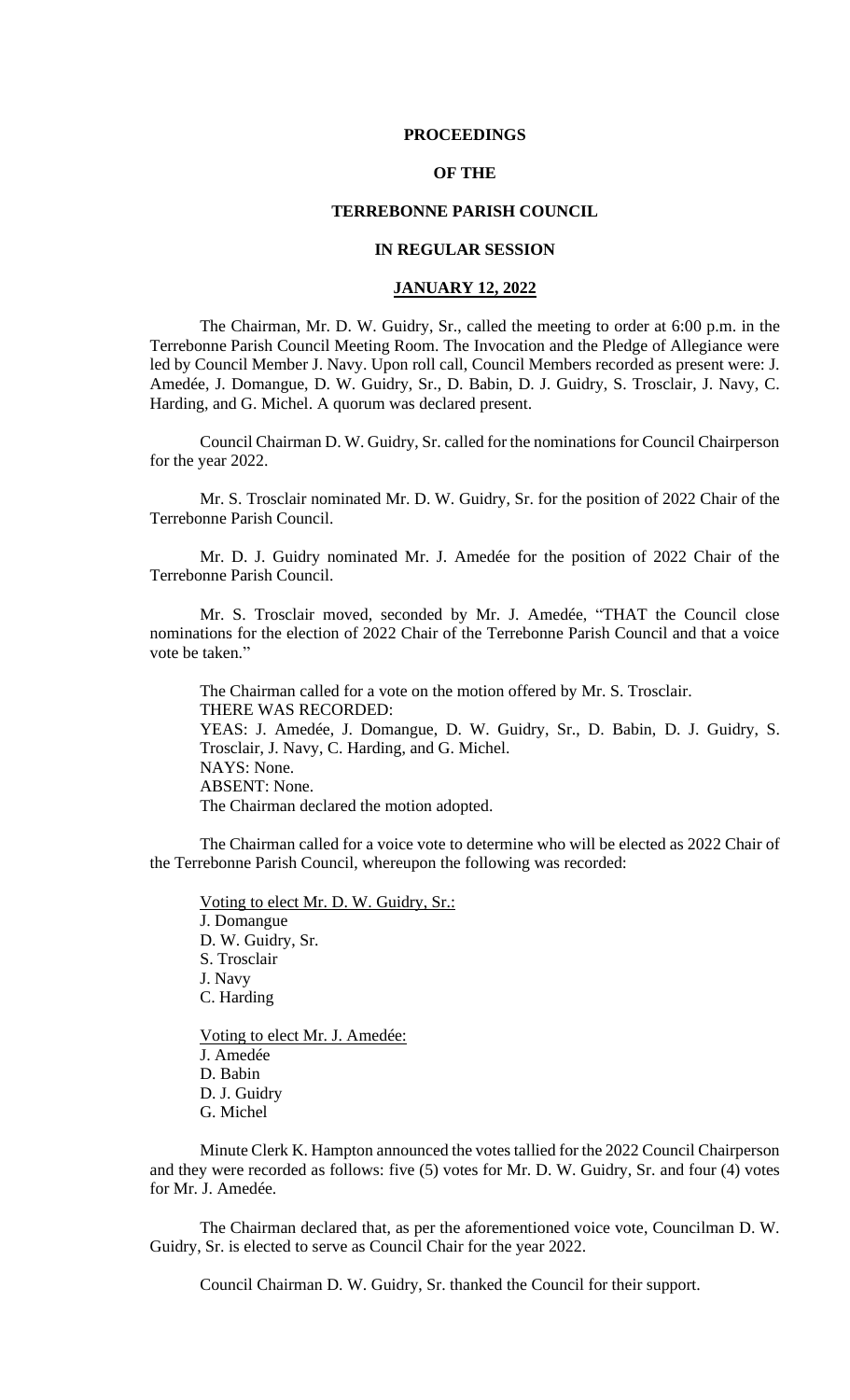The Chairman called for the nominations for Council Vice-Chairperson for the year 2022.

Mr. C. Harding nominated Ms. J. Domangue for the position of 2022 Vice-Chair of the Terrebonne Parish Council.

Mr. D. Babin nominated Mr. J. Amedée for the position of 2022 Vice-Chair of the Terrebonne Parish Council.

Mr. S. Trosclair moved, seconded by Ms. J. Domangue, "THAT the Council close nominations for the election of 2022 Vice-Chair of the Terrebonne Parish Council and that a voice vote be taken."

The Chairman called for a vote on the motion offered by Mr. S. Trosclair. THERE WAS RECORDED: YEAS: J. Amedée, J. Domangue, D. W. Guidry, Sr., D. Babin, D. J. Guidry, S. Trosclair, J. Navy, C. Harding, and G. Michel. NAYS: None. ABSENT: None. The Chairman declared the motion adopted.

The Chairman called for a voice vote to determine who will be elected as 2022 Vice-Chair of the Terrebonne Parish Council, whereupon the following was recorded:

Voting to elect Ms. J. Domangue: J. Domangue D. W. Guidry, Sr. S. Trosclair J. Navy C. Harding Voting to elect Mr. J. Amedée: J. Amedée D. Babin D. J. Guidry

G. Michel

Minute Clerk K. Hampton announced the votes tallied for the 2022 Council Vice-Chairperson and they were recorded as follows: five (5) votes for Ms. J. Domangue and four (4) votes for Mr. J. Amedée.

The Chairman declared that, as per the aforementioned voice vote, Councilwoman J. Domangue is elected to serve as Council Vice-Chair for the year 2022.

Council Vice-Chairwoman J. Domangue thanked the Council for their support.

Parish President Gordon Dove congratulated the Chairman and Vice-Chairwoman on their elections and commended the Parish Council and Parish Administration for their efforts in addressing the Parish's needs.

Discussion ensued relative to continuing efforts and cooperation to serve and provide for the betterment of Terrebonne Parish.

Councilman J. Navy recognized Parish Assessor Loney Grabert and Sheriff Tim Soignet who were present for the evening's proceedings.

Mr. J. Amedée moved, seconded by Mr. D. J. Guidry, "THAT, the Council approve the minutes of the Regular Council Session held on December 1, 2021."

The Chairman called for a vote on the motion offered by Mr. J. Amedée. THERE WAS RECORDED: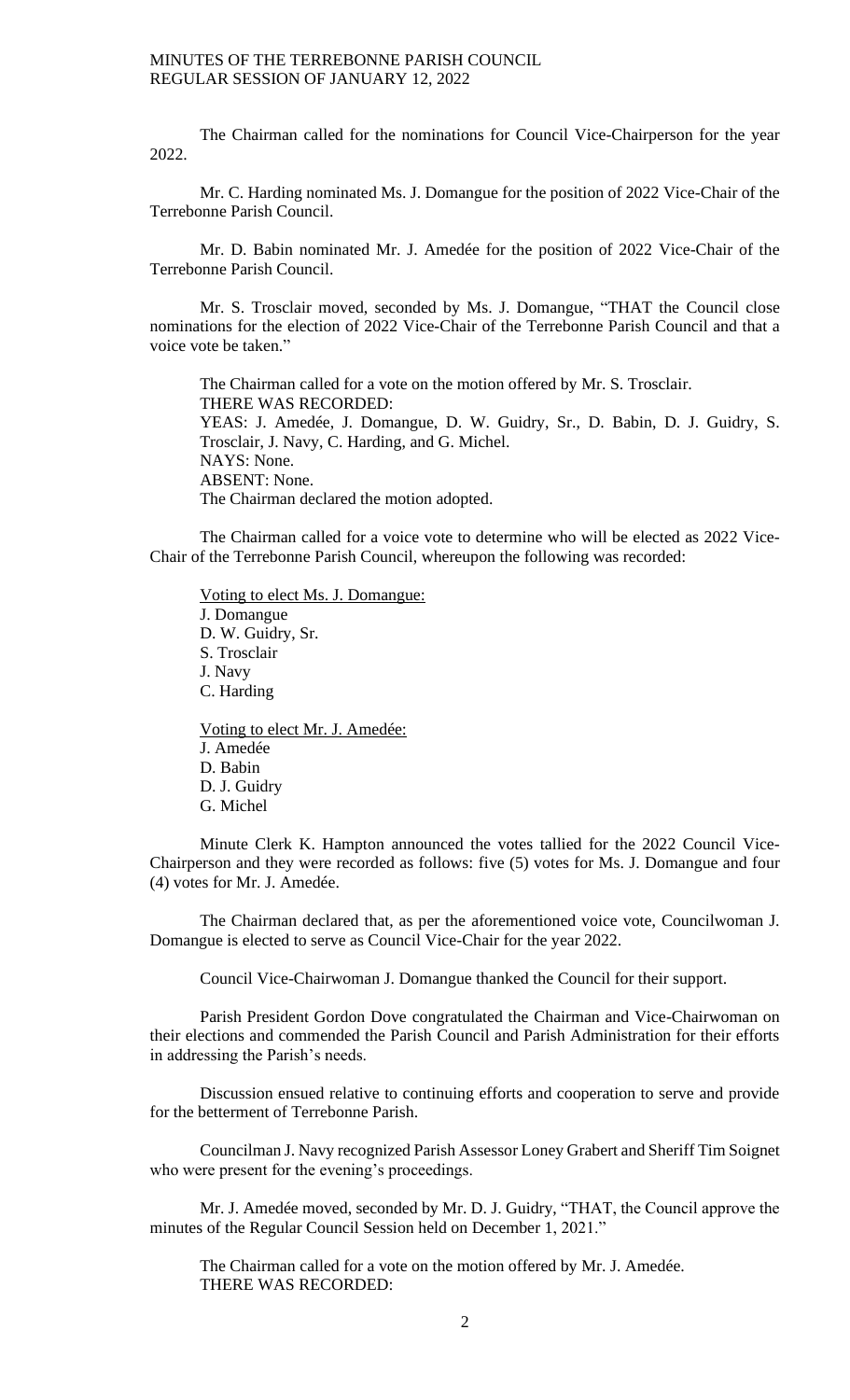> YEAS: J. Amedée, J. Domangue, D. W. Guidry, Sr., D. Babin, D. J. Guidry, S. Trosclair, J. Navy, C. Harding, and G. Michel. NAYS: None. ABSENT: None. The Chairman declared the motion adopted.

Mr. C. Harding moved, seconded by Ms. J. Domangue, "THAT, the Council approve the Accounts Payable Bill Lists for 12/20/2021, 12/27/2021, 01/03/2022, and 01/10/2022."

The Chairman called for a vote on the motion offered by Mr. C. Harding. THERE WAS RECORDED: YEAS: J. Amedée, J. Domangue, D. W. Guidry, Sr., D. Babin, D. J. Guidry, S. Trosclair, J. Navy, C. Harding, and G. Michel. NAYS: None. ABSENT: None. The Chairman declared the motion adopted.

Mr. S. Trosclair moved, seconded by Mr. J. Amedée, "THAT, the Council approve the Manual Check Listing for November 2021."

The Chairman called for a vote on the motion offered by Mr. S. Trosclair. THERE WAS RECORDED: YEAS: J. Amedée, J. Domangue, D. W. Guidry, Sr., D. Babin, D. J. Guidry, S. Trosclair, J. Navy, C. Harding, and G. Michel. NAYS: None. ABSENT: None. The Chairman declared the motion adopted.

Parish Assessor Loney Grabert gave an overview of the process for property reevaluations following Hurricane Ida. He noted that residential property values would be reduced by 10% and commercial property values by 15% to account for hurricane-related damages. Mr. Grabert encouraged residents who sustained substantial property damage to submit documentation to the Assessor's office regarding said damage so that damages can be recorded and property tax bills can be adjusted to reflect a property's current value. He shared his concerns regarding future ad valorem tax revenues and encouraged the public to contact his office at (985) 876-6620 with any questions regarding their property taxes.

Due to audio problems, the Chairman shared that equipment upgrades are to be expected in the coming months.

Solid, Hazardous, and Recycling Waste Director Clay Naquin explained and discussed in detail Ordinance No. 6959 – Litter Signs, Notices and Structures. He stated that an active policy is in place for removing nuisance signage from parish properties and parish rights-ofway. He suggested that the Parish contact local communications companies regarding downed cable lines due to Hurricane Ida.

Discussion ensued relative to methods for notifying contractors regarding signage and other agencies for reporting downed lines for removal.

Parish Attorney Julius Hebert recommended that letters be sent to the State Contractor's Licensing Board regarding contractors' signs in parish rights-of-way and parish property.

Parish Manager Mike Toups suggested that the Public Safety Commission be contacted as well to help with alleviated the sign placement issue.

Mr. Naquin highlighted that a final debris collection pass would begin on January 18, 2022 and encouraged residents in need of assistance with private property demolition to contact the Hurricane Ida Private Property Demolition Hotline at (888) 727-0228 for more information.

Sheriff Tim Soignet gave a brief review regarding the litter laws, the policing of nuisance signage and gross litter citations in the parish. He stated that there were stiffer penalties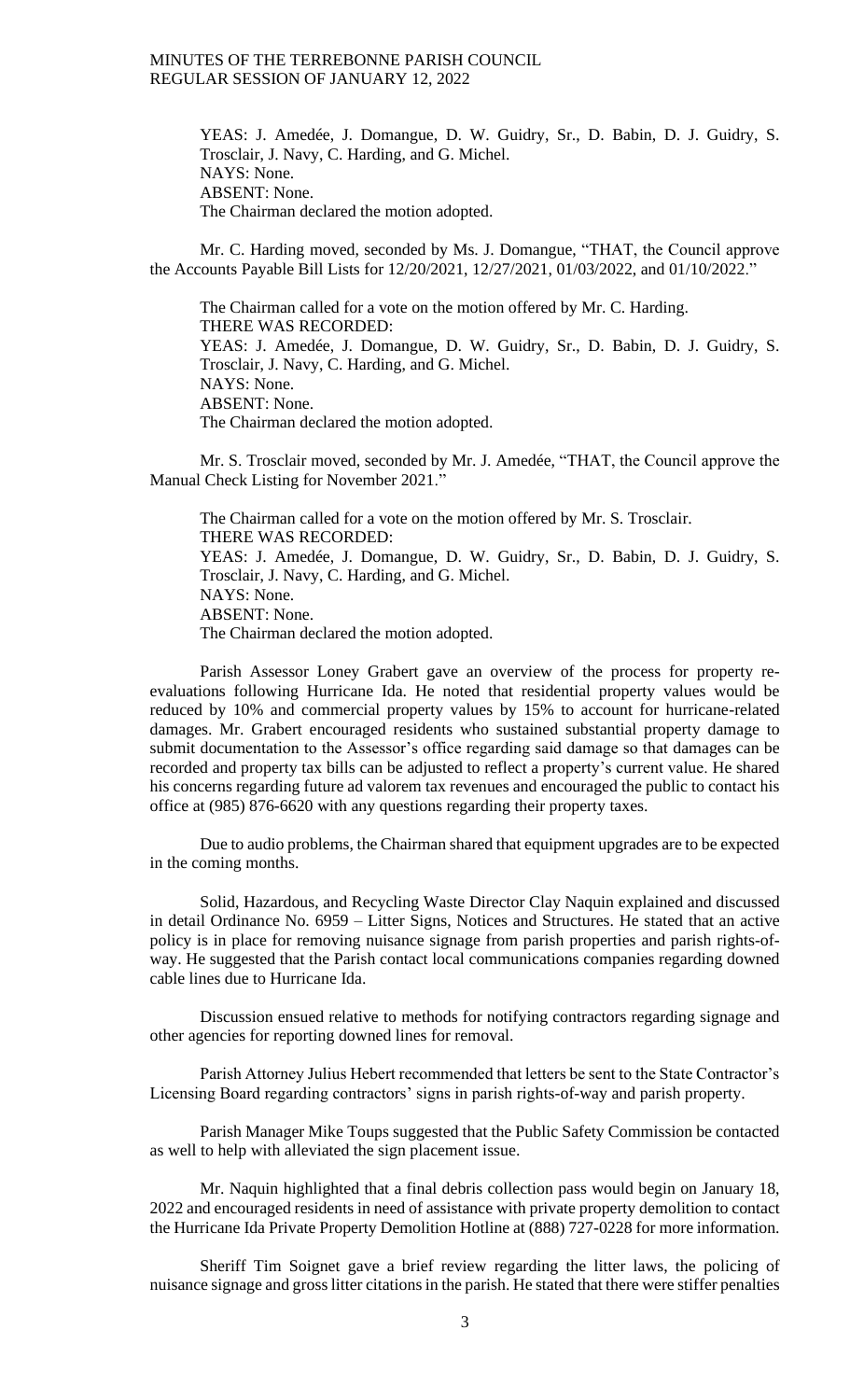for gross litter dumpings; noting that measures are being used to monitor known dumping locations. Sheriff Soignet suggested that contractor registrations could be used to notify contractors of regulations when operating in the parish.

Discussion ensued relative to potential flooding issues with gross dumping into drainage features and facilitating local cleanup efforts.

Mr. J. Amedée moved, seconded by Mr. G. Michel, "THAT, it now being 6:49 p.m., the Council convene into public hearings."

The Chairman called for a vote on the motion offered by Mr. J. Amedée. THERE WAS RECORDED: YEAS: J. Amedée, J. Domangue, D. W. Guidry, Sr., D. Babin, D. J. Guidry, S. Trosclair, J. Navy, C. Harding, and G. Michel. NAYS: None. ABSENT: None. The Chairman declared the motion adopted.

The Chairman recognized the public for comments on the following:

A. An ordinance to amend Section 21-30(a) to include Randolph Park and Section 21-31 of Chapter 21, Article II, of the Parish Code to change the name of Gray Recreation Park to Randolph Park.

There were no comments from the public on the proposed ordinance.

Mr. G. Michel moved, seconded by Mr. C. Harding, "THAT, the Council close the aforementioned public hearing."

The Chairman called for a vote on the motion offered by Mr. G. Michel. THERE WAS RECORDED: YEAS: J. Amedée, J. Domangue, D. W. Guidry, Sr., D. Babin, D. J. Guidry, S. Trosclair, J. Navy, C. Harding, and G. Michel. NAYS: None. ABSENT: None. The Chairman declared the motion adopted.

OFFERED BY: MR. C. HARDING SECONDED BY: MR. G. MICHEL

#### **ORDINANCE NO. 9340**

# AN ORDINANCE TO AMEND SECTION 21-30(A) AND SECTION 21-31 OF CHAPTER 21, RECREATION AND PARKS, ARTICLE II PARISH GENERALLY, OF THE TERREBONNE PARISH CODE.

**WHEREAS,** Sec. 1-06 of the Home Rule Charter for the Parish of Terrebonne provides that parish government shall have the right, power and authority to pass all ordinances requisite or necessary to promote, protect and preserve the general welfare, safety, health, peace and good order of the parish, including, but not by way of limitation, the right, power and authority to pass ordinances on all subject matter necessary, requisite or proper for the management of parish affairs, and all other subject matter without exception, subject only to the limitation that the same shall not be inconsistent with the constitution or expressly denied by general law applicable to the parish; and

**WHEREAS,** the Terrebonne Parish Council and Terrebonne Parish Administration wishes to include Randolph Park under Section 21-30(a) and change the name of Gray Recreation Park to Randolph Park in Section 21-31 in honor of Mr. Larry J Randolph as well as to establish hours of operation and list the park as a drug free zone for the use and enjoyment of the citizens of Terrebonne Parish; and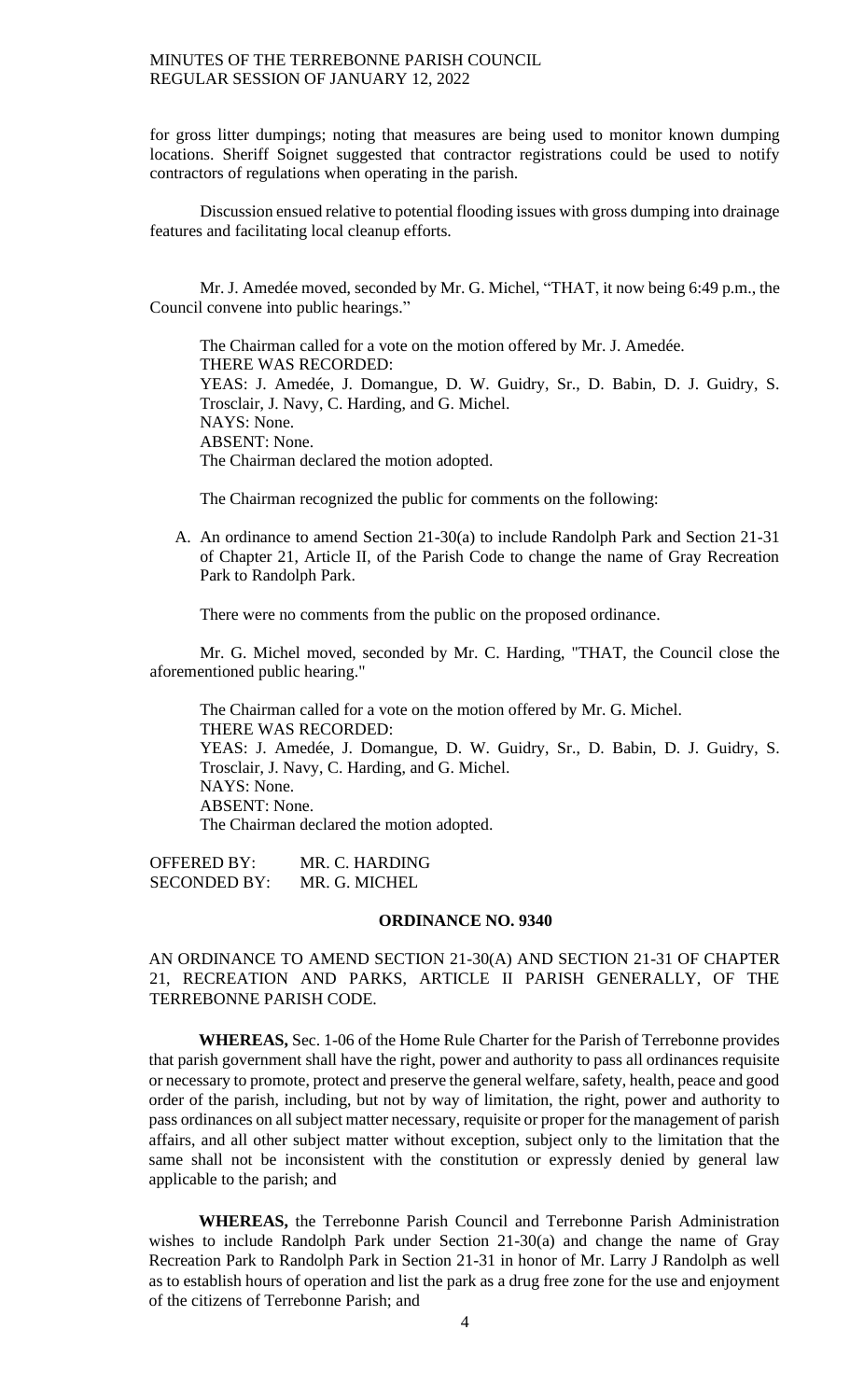**NOW, THEREFORE BE IT ORDAINED** by the Terrebonne Parish Council, on behalf of the Terrebonne Parish Consolidated Government, that the following be enacted:

## **SECTION I**

Chapter 21, Article II, Section 21-30(a) and Section 21-31 of the Terrebonne Parish Code be amended as per the attached Exhibit A.

### **SECTION II**

If any word, clause, phrase, section, or other portion of this ordinance shall be declared null, void, invalid, illegal or unconstitutional, the remaining words, clauses, phrases, sections and other portions of this ordinance shall remain in full force and effect, the provisions of this ordinance hereby being declared to be severable.

### **SECTION III**

This ordinance shall become effective upon approval by the Parish President.

This ordinance, having been introduced and laid on the table for at least two weeks, was voted upon as follows:

### **THERE WAS RECORDED:**

YEAS: J. Amedée, J. Domangue, D. W. Guidry, Sr., D. Babin, D. J. Guidry, S. Trosclair, J. Navy, C. Harding, and G. Michel. NAYS: None. NOT VOTING: None. ABSTAINING: None. ABSENT: None. The Chairman declared the ordinance adopted on this the  $12<sup>th</sup>$  day of January 2022. \* \* \* \* \* \* \* \*

The Chairman recognized the public for comments on the following:

B. An ordinance to amend the Houma-Terrebonne Civic Center's standard rental agreement to update by increasing the security fees rate effective as of January 12, 2022, from \$30.00 per hour to \$45.00 per hour for off duty detail rates with a four-hour minimum per officer and to update the provisions of the agreement in general.

There were no comments from the public on the proposed ordinance.

Mr. D. Babin moved, seconded by Mr. G. Michel, "THAT, the Council close the aforementioned public hearing."

The Chairman called for a vote on the motion offered by Mr. D. Babin. THERE WAS RECORDED: YEAS: J. Amedée, J. Domangue, D. W. Guidry, Sr., D. Babin, D. J. Guidry, S. Trosclair, J. Navy, C. Harding, and G. Michel. NAYS: None. ABSENT: None. The Chairman declared the motion adopted.

OFFERED BY: MR. D. BABIN SECONDED BY: MR. G. MICHEL

#### **ORDINANCE NO. 9341**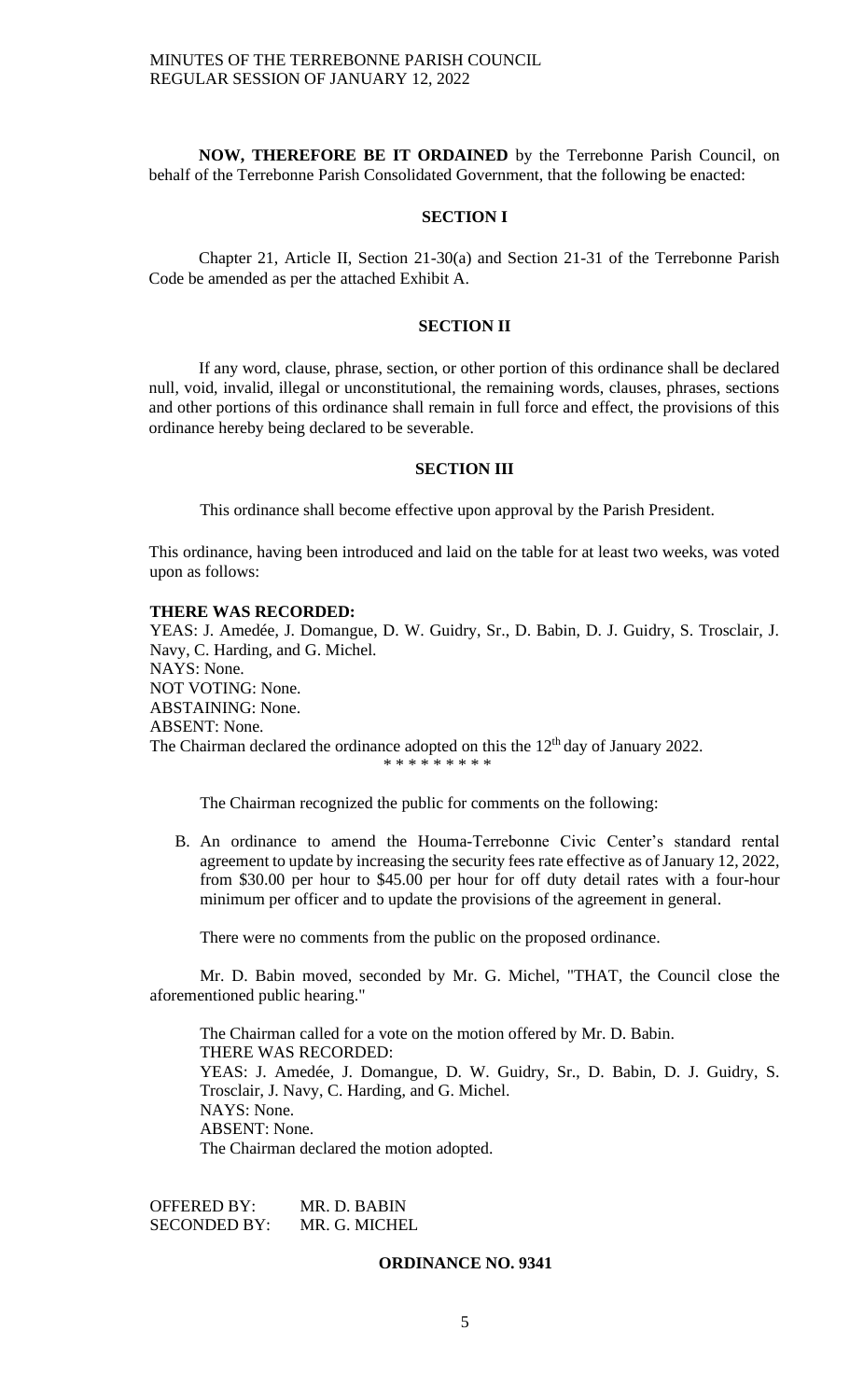## AN ORDINANCE TO AMEND THE HOUMA-TERREBONNE CIVIC CENTER'S STANDARD RENTAL AGREEMENT TO UPDATE BY INCREASING THE SECURITY FEES RATE EFFECTIVE AS OF JANUARY 12, 2022, FROM \$30.00 PER HOUR TO \$45.00 PER HOUR FOR OFF DUTY DETAIL RATES WITH A FOUR-HOUR MINIMUM PER OFFICER AND TO UPDATE THE PROVISIONS OF THE AGREEMENT IN GENERAL.

**WHEREAS,** the Terrebonne Parish Council approved and adopted the Standard Rental Agreement for the Houma-Terrebonne Civic Center by Ordinance No. 8878, approved in July of 2017; and

**WHEREAS,** an item needs to be updated on the Standard Rental Agreement for rental of the Houma-Terrebonne Civic Center, the provision to increase the security fees rate effective as of January 12, 2022, from \$30.00 per hour to \$45.00 per hour for off duty detail rates with a four-hour minimum per officer; and

**WHEREAS,** the Terrebonne Parish Consolidated Government desires to amend the Standard Rental Agreement to increase the security fees rate effective as of January 12, 2022, from \$30.00 per hour to \$45.00 per hour for off duty detail rates with a four-hour minimum per officer; and

**NOW THEREFORE BE IT ORDAINED** by the Terrebonne Parish Council, on behalf of the Terrebonne Parish Consolidated Government as follows:

# **SECTION I**

The **Houma-Terrebonne Civic Center Standard Rental Agreement**, a copy of which is annexed hereto and incorporated herein, is hereby approved and adopted and shall serve as the standard form of agreement between the Terrebonne Parish Consolidated Government and any Lessee wishing to rent space at the Houma-Terrebonne Civic Center for an event.

#### **SECTION II**

The **Houma-Terrebonne Civic Center Standard Rental Agreement** shall be and is hereby codified as Form 3 of Appendix C of the Terrebonne Parish Code of Ordinances and replaces the earlier version.

### **SECTION III**

If any word, clause, phrase, section, or other portion of this ordinance shall be declared null, void, invalid, illegal, or unconstitutional, the remaining words, clauses, phrases, sections, and other portions of this ordinance shall remain in full force and effect, the provisions of this ordinance hereby being declared to be severable.

### **SECTION IV**

Except as otherwise provided for herein, this ordinance shall become effective upon approval by the Parish President or as otherwise provided in Section 2-13(b) of the Home Rule Charter for a Consolidated Government for Terrebonne Parish, whichever occurs sooner.

This ordinance, having been introduced and laid on the table for at least two weeks, was voted upon as follows:

### **THERE WAS RECORDED:**

YEAS: J. Amedée, J. Domangue, D. W. Guidry, Sr., D. Babin, D. J. Guidry, S. Trosclair, J. Navy, C. Harding, and G. Michel. NAYS: None. NOT VOTING: None. ABSTAINING: None. ABSENT: None. The Chairman declared the ordinance adopted on this the  $12<sup>th</sup>$  day of January 2022. \* \* \* \* \* \* \* \*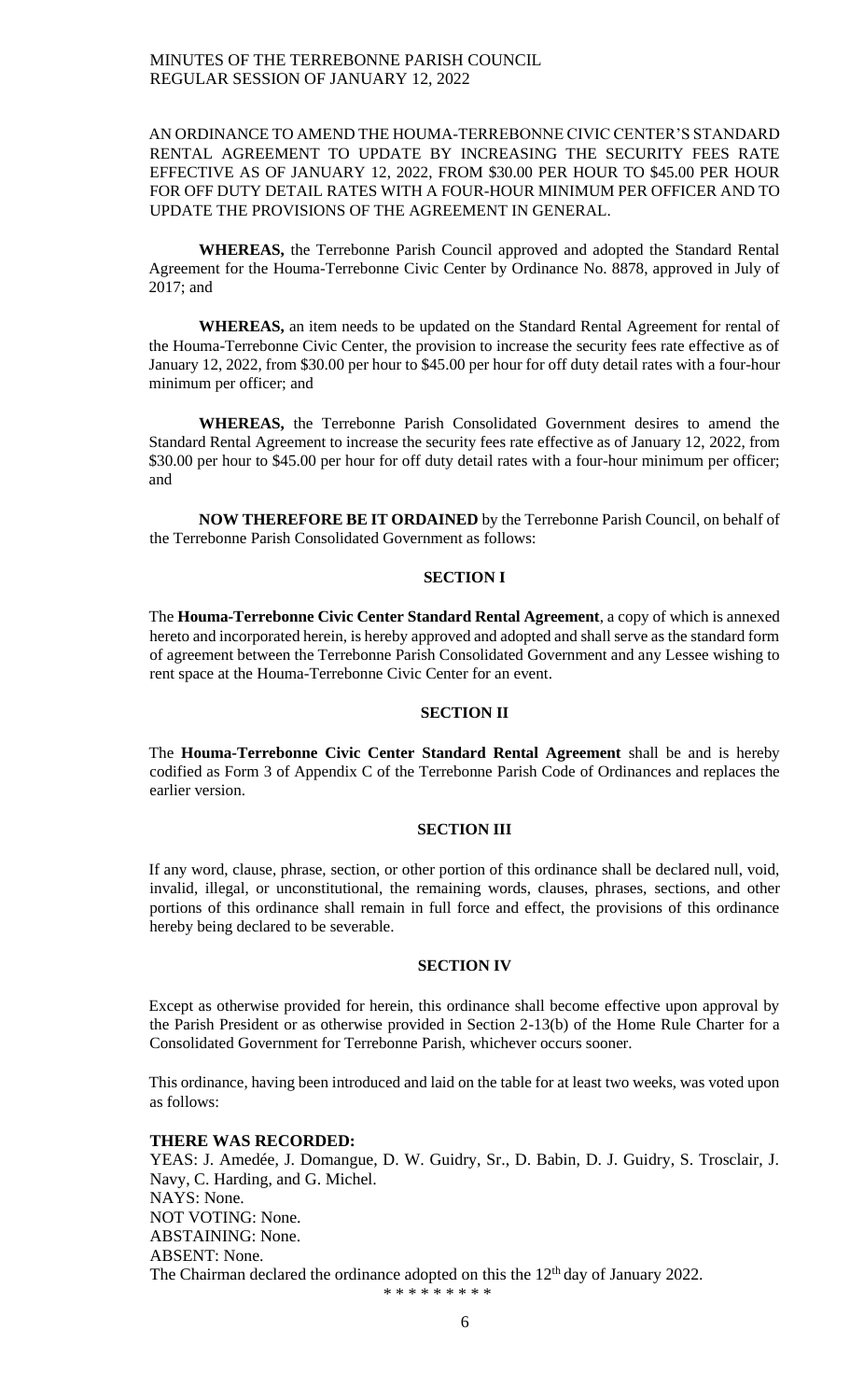Mr. G. Michel moved, seconded by Mr. J. Amedée, "THAT, the Council go back to the regular order of business."

The Chairman called for a vote on the motion offered by Mr. G. Michel. THERE WAS RECORDED: YEAS: J. Amedée, J. Domangue, D. W. Guidry, Sr., D. Babin, D. J. Guidry, S. Trosclair, J. Navy, C. Harding, and G. Michel. NAYS: None. ABSENT: None. The Chairman declared the motion adopted.

The following resolution was offered by **MR. S. TROSCLAIR** and seconded by **MR. J. NAVY**

## **RESOLUTION NO. 22-001**

A resolution approving the holding of an election in Recreation District No. 3A of the Parish of Terrebonne, State of Louisiana, on Saturday, April 30, 2022, to authorize the continuation of a special tax therein.

**WHEREAS,** the Board of Commissioners of Recreation District No. 3A of the Parish of Terrebonne, State of Louisiana (the **"Governing Authority"**), acting as the governing authority of Recreation District No. 3A of the Parish of Terrebonne, State of Louisiana (the **"District"**), adopted a resolution on December 16, 2021, calling a special election in the District on Saturday, April 30, 2022, to authorize the continuation of a special tax therein; and

**WHEREAS,** the governing authority of the District has requested that this Parish Council, acting as the governing authority of the Parish of Terrebonne, State of Louisiana, give its consent and authority for the District to hold the aforesaid election, and in the event that the election carries to continue to levy and collect the special tax provided for therein; and

**WHEREAS,** as required by Article VI, Section 15 of the Constitution of the State of Louisiana of 1974, it is now the desire of this Parish Council to approve the holding of said election and in the event that the election carries, to continue to levy and collect the special tax provided for therein;

**NOW, THEREFORE, BE IT RESOLVED** by the Parish Council of the Parish of Terrebonne, State of Louisiana, acting as the governing authority of said Parish, that:

**SECTION 1.** In compliance with the provisions of Article VI, Section 15 of the Constitution of the State of Louisiana of 1974, and in accordance with the request of the Board of Commissioners of Recreation District No. 3A of the Parish of Terrebonne, State of Louisiana, this Parish Council hereby approves the holding of an election in the District, on Saturday, April 30, 2022, at which election there will be submitted the following proposition, to-wit:

## **MILLAGE CONTINUATION PROPOSITION**

Shall Recreation District No. 3A of the Parish of Terrebonne, State of Louisiana (the **"District"**), continue to levy and collect a special tax of seven (7) mills on all property subject to taxation in the District (an estimated \$300,000 reasonably expected at this time to be collected from the levy of the tax for an entire year), for a period of ten (10) years, beginning with the year 2022 and ending with the year 2031, for the purpose of providing funds for the maintenance and operation of the District, said maintenance and operation to include, but not be limited to, the development, implementation and funding of recreational programs to be conducted within and for the benefit of the District?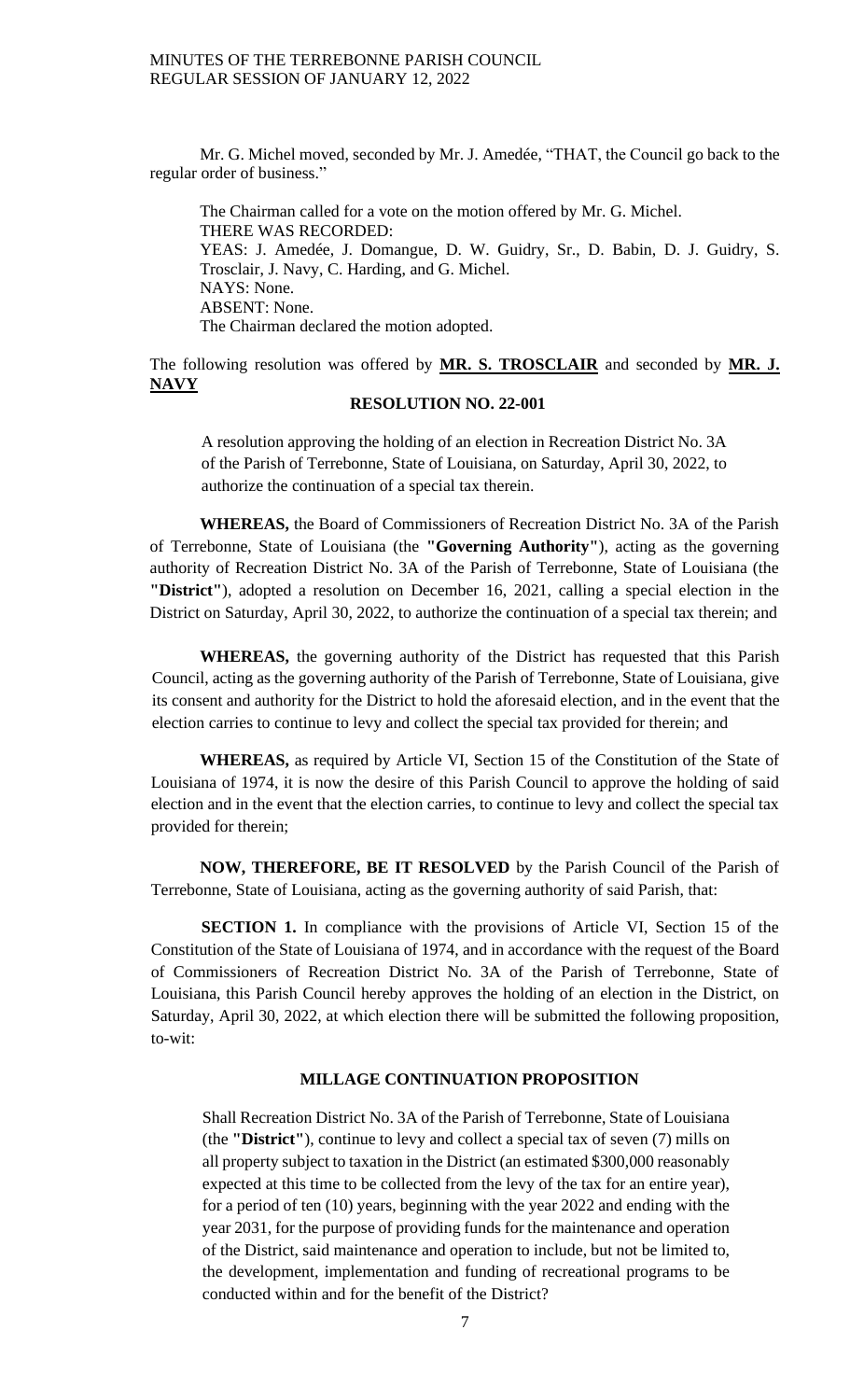**SECTION 2.** In the event the election carries, this Parish Council does hereby further consent to and authorize the District to continue to levy and collect the special tax provided for therein.

This resolution having been submitted to a vote, the vote thereon was as follows:

## **THERE WAS RECORDED:**

YEAS: J. Amedée, J. Domangue, D. W. Guidry, Sr., D. Babin, D. J. Guidry, S. Trosclair, J. Navy, C. Harding, and G. Michel. NAYS: None. NOT VOTING: None. ABSTAINING: None. ABSENT: None. The Chairman declared the resolution adopted on this the  $12<sup>th</sup>$  day of January 2022.

Recreation District No. 3A Chairman Randy Leboeuf clarified that the special tax, if approved, would only continue the current tax for the recreation district, not increase or replace the tax. He highlighted the recreation district's plans for a new community center and other goals should the tax be continued and encouraged the residents of the district to participate in the election.

Several Council Members shared their appreciation for the recreation district and its board members' providing for their community.

Mr. D. J. Guidry moved, seconded by Ms. J. Domangue, "THAT, the Council introduce an ordinance authorizing the issuance of not exceeding \$50,000,000 Taxable Hurricane Recovery Revenue Bonds, in one or more series, of the Parish of Terrebonne, State of Louisiana; and call a public hearing on said matter on Wednesday, January 26, 2022, at 6:30 p.m."

The Chairman called for a vote on the motion offered by Mr. D. J. Guidry. THERE WAS RECORDED: YEAS: J. Amedée, J. Domangue, D. W. Guidry, Sr., D. Babin, D. J. Guidry, S. Trosclair, J. Navy, C. Harding, and G. Michel. NAYS: None. ABSENT: None. The Chairman declared the motion adopted.

Mr. J. Amedée moved, seconded by Mr. S. Trosclair, "THAT the Council accept the Parish President's recommendation to appoint Mr. Julius P. Hebert as Parish Attorney and to appoint the following as Assistant Parish Attorneys: Courtney Alcock, Derick Bercegeay, Vincent Dagate, Chris Erny, Kentley Fairchild, Craig Landry, John Lauden, Tanner Magee, Brian Marceaux, Michelle Neil, Brianna Wilson Orgeron, Gary Williams, and Patrick Yancey; and that, pursuant to Sections 2-73 and 2-98 of the Parish Code, the appointments be held over for two weeks."

The Chairman called for a vote on the motion offered by Mr. J. Amedée. THERE WAS RECORDED: YEAS: J. Amedée, J. Domangue, D. W. Guidry, Sr., D. Babin, D. J. Guidry, S. Trosclair, J. Navy, C. Harding, and G. Michel. NAYS: None. ABSENT: None. The Chairman declared the motion adopted.

Mr. Floyd Bergeron, a Kellie Drive resident, shared his concerns regarding the potential use of illegal fireworks in the Parish and its hazards.

Mr. D. Babin moved, seconded by Mr. J. Amedée, "THAT Mr. Bergeron's time to speak be extended."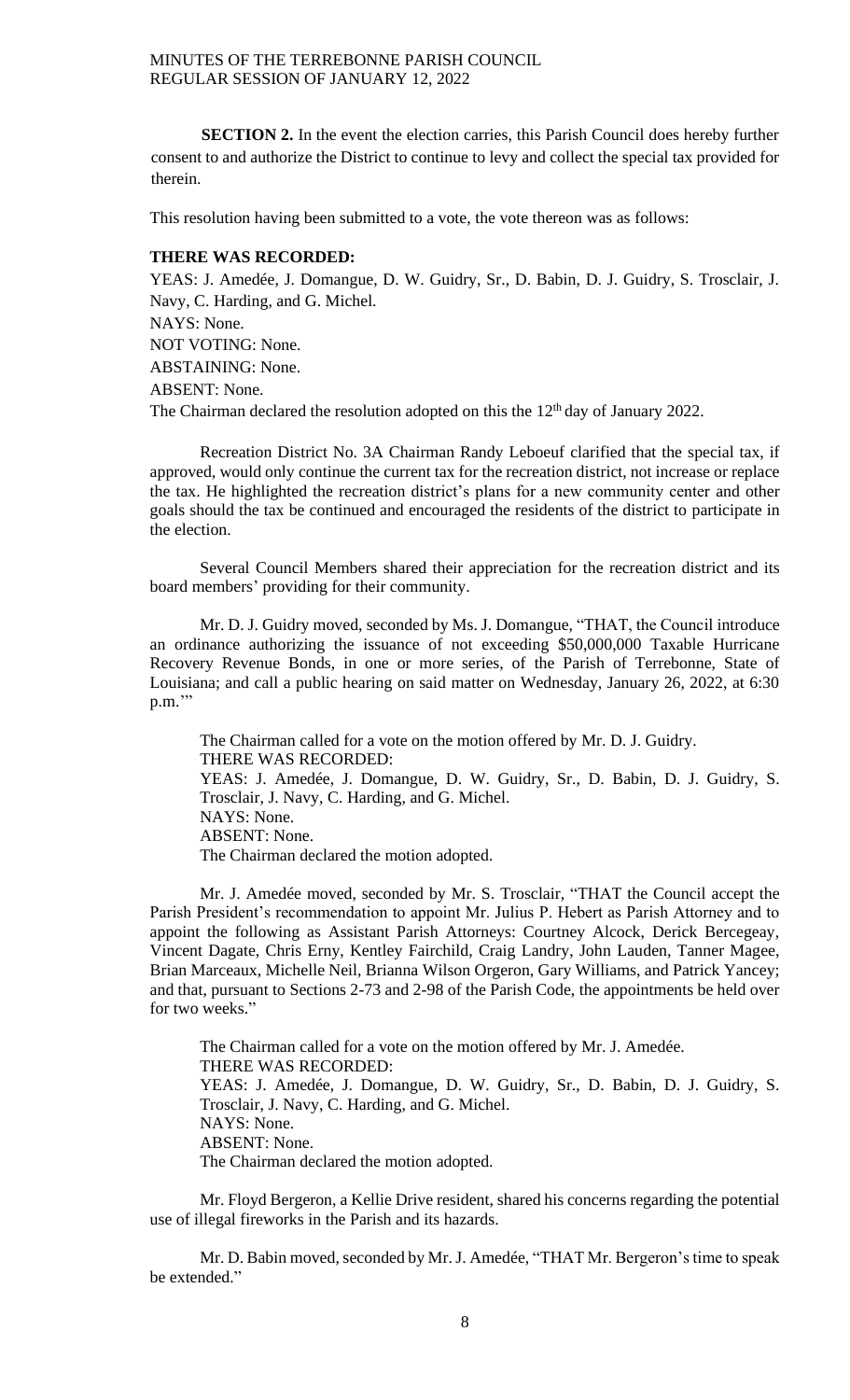The Chairman called for a vote on the motion offered by Mr. D. Babin. THERE WAS RECORDED: YEAS: J. Amedée, J. Domangue, D. W. Guidry, Sr., D. Babin, D. J. Guidry, S. Trosclair, J. Navy, C. Harding, and G. Michel. NAYS: None. ABSENT: None. The Chairman declared the motion adopted.

Mr. Bergeron suggested that a public vote be taken to determine if fireworks should be legally discharged in residential communities and requested that the current regulations be reviewed to improve policing of illegal fireworks.

Discussion ensued relative to the usage and policing of illegal fireworks in the parish.

Councilman G. Michel requested that an item be placed on the next Policy, Procedure, and Legal Committee meeting to discuss assessing public demand for fireworks and determining approved locations for fireworks use in relation to public streets and proximity to residential structures.

The Chairman called for a report on the Budget and Finance Committee meeting held on 01/10/22, whereupon the Committee Chairman rendered the following:

# **BUDGET & FINANCE COMMITTEE**

## **JANUARY 10, 2022**

The Chairman, Mr. John Amedée, called the Budget & Finance Committee meeting to order at 5:38 p. m. in the Terrebonne Parish Council Meeting Room. The Invocation was offered by and the Pledge of Allegiance was led by the Chairman. Upon roll call, Committee Members recorded as present were: J. Amedée, J. Domangue, D. W. Guidry, Sr., D. Babin, D. J. Guidry, S. Trosclair, C. Harding, and G. Michel. Committee Member J. Navy was recorded as entering the proceedings at 5:42 p.m. A quorum was declared present.

Mr. D. J. Guidry moved, seconded by Mr. C. Harding, "THAT the Budget & Finance Committee approve a co-sponsorship request from the Acadian Elementary School for the 9<sup>th</sup> Annual Mudbug 5K to be held on Saturday, February 12, 2022, from 8:30 a.m. to 10:30 a.m. at Acadian Elementary."

The Chairman called for the vote on the motion offered by Mr. D. J. Guidry. THERE WAS RECORDED: YEAS: J. Amedée, J. Domangue, D. W. Guidry, Sr., D. Babin, D. J. Guidry, S. Trosclair, C. Harding, and G. Michel. NAYS: None. ABSENT: J. Navy. The Chairman declared the motion adopted.

| OFFERED BY:         | MR. G. MICHEL |
|---------------------|---------------|
| <b>SECONDED BY:</b> | MR. D. BABIN  |

### **RESOLUTION NO. 22-002**

**WHEREAS**, Terrebonne Parish Council wishes to engage the Audit Firm, Bourgeois Bennett LLC, to perform the agreed-upon procedures on the control and compliance areas identified in the Louisiana Legislative Auditors' Statewide Agreed-Upon Procedures for the fiscal periods ended December 31, 2021, 2022 and 2023 and

**WHEREAS**, the agreed-upon procedures will be the procedures specified and agreed to by the Terrebonne Parish and the Louisiana Legislative Auditor, and

**WHEREAS,** the fee of \$7,500 will be effective for the fiscal periods ended December 31, 2021, 2022 and 2023.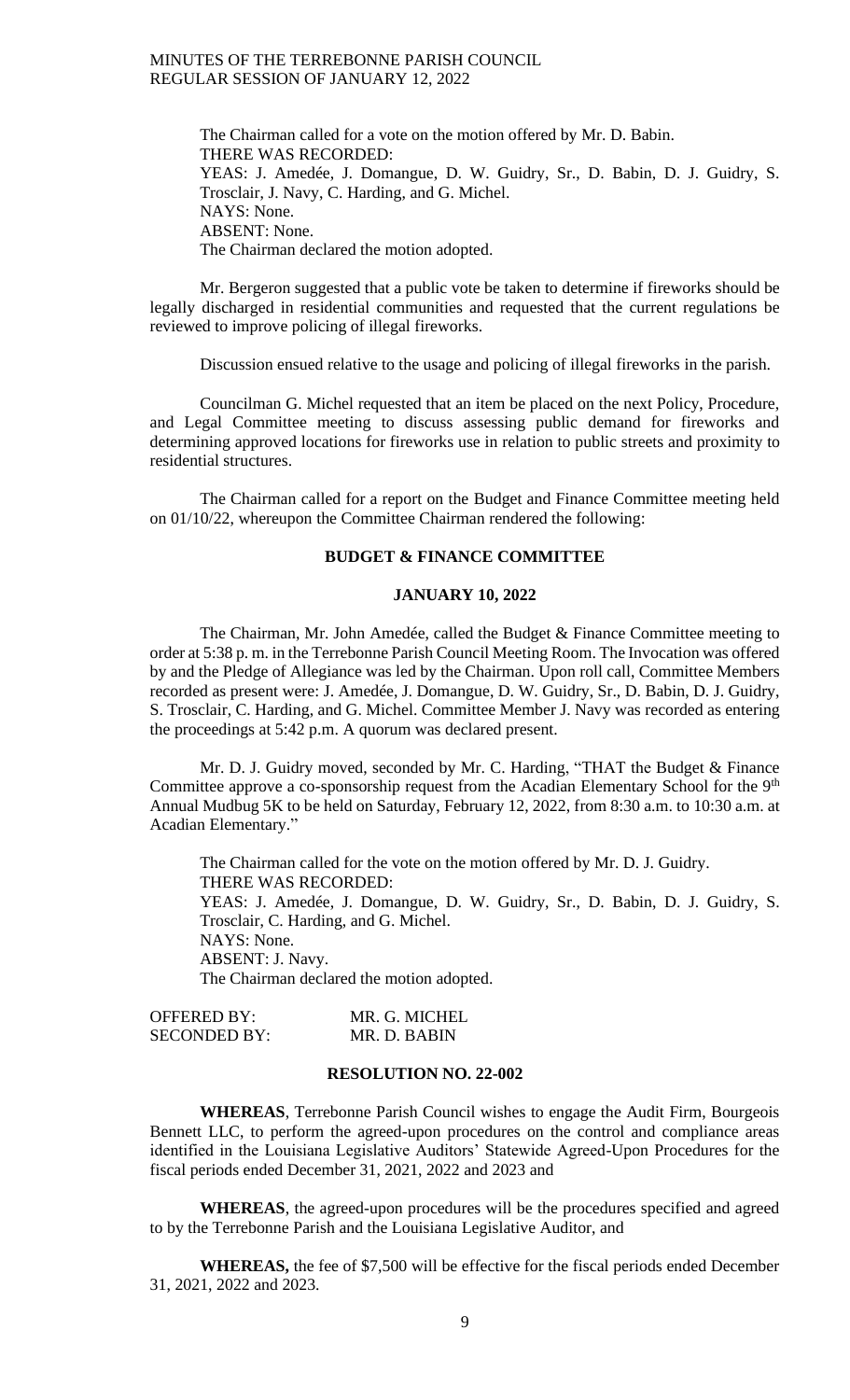**NOW, THEREFORE BE IT RESOLVED** by the Terrebonne Parish Council, on behalf of the Terrebonne Parish Consolidated Government, hereby authorizes the Council Chairman to execute the engagement agreement with Bourgeois Bennett LLC, CPA's for the fiscal periods ended December 31, 2021, 2022 and 2023.

## **THERE WAS RECORDED:**

YEAS: J. Amedée, J. Domangue, D. W. Guidry, Sr., D. Babin, D. J. Guidry, S. Trosclair, C. Harding and G. Michel. NAYS: None. NOT VOTING: None. ABSTAINING: None. ABSENT: J. Navy. The Chairman declared the resolution adopted on this the 11<sup>th</sup> day of January 2022. \*\*\*\*\*\*\*\*\*\*\*\*

| OFFERED BY:         | MR. C. HARDING   |
|---------------------|------------------|
| <b>SECONDED BY:</b> | MR. D. J. GUIDRY |

## **RESOLUTION NO. 22-003**

**WHEREAS,** on July 16, 2021, the Terrebonne Parish Council adopted Ordinance No. 9285 declaring the following described property adjudicated to the Terrebonne Parish Consolidated Government, with owners of record Gertrude Burks Thomas (1/3), Lillie Mae Burks Broomfield (1/3), and Sylvester Burks (1/3), as surplus:

## **S/2 LOT 2 GROS SUBD. (Parcel# 8685) (105-A Odesser St.),** and

**WHEREAS,** on December 13, 2021, bids were received electronically via Central Auction House by the Terrebonne Parish Consolidated Government for Bid No. 21-S/P-38 Surplus Sale of Adjudicated Property Located at 105-A Odesser St. (100%) (Parcel# 8685), and

**WHEREAS,** after careful review by Parish Administration it has been determined that the highest bid received is that of Duana Williams in the amount of Nine Thousand Dollars (\$9,000.00) plus the 5% website transaction fee of Four Hundred Fifty Dollars (\$450.00) for a total of Nine Thousand Four Hundred Fifty Dollars (\$9,450.00) and that the bid should be accepted as per attached bid forms and pursuant to all the terms and conditions as stated in Ordinance No. 9285, and

**WHEREAS**, the Parish Administration has recommended the acceptance of the aforementioned bid for Bid No. 21-S/P-38 Surplus Sale of Adjudicated Property Located at 105-A Odesser St. (100%) (Parcel# 8685) as described in attached hereto and made a part hereof.

**NOW, THEREFORE BE IT RESOLVED** by Terrebonne Parish Council (Budget and Finance Committee), on behalf of the Terrebonne Parish Consolidated Government, that the recommendation of the Parish Administration is approved, and the bid of Duana Williams is accepted as per attached bid forms and pursuant to all the terms and conditions as stated in Ordinance No. 9285.

## **THERE WAS RECORDED:**

YEAS: J. Amedée, J. Domangue, D. W. Guidry, Sr., D. Babin, D. J. Guidry, S. Trosclair, C. Harding and G. Michel. NAYS: None. NOT VOTING: None. ABSTAINING: None. ABSENT: J. Navy. The Chairman declared the resolution adopted on this the 11<sup>th</sup> day of January 2022.

\*\*\*\*\*\*\*\*\*\*\*\*

OFFERED BY: MR. G. MICHEL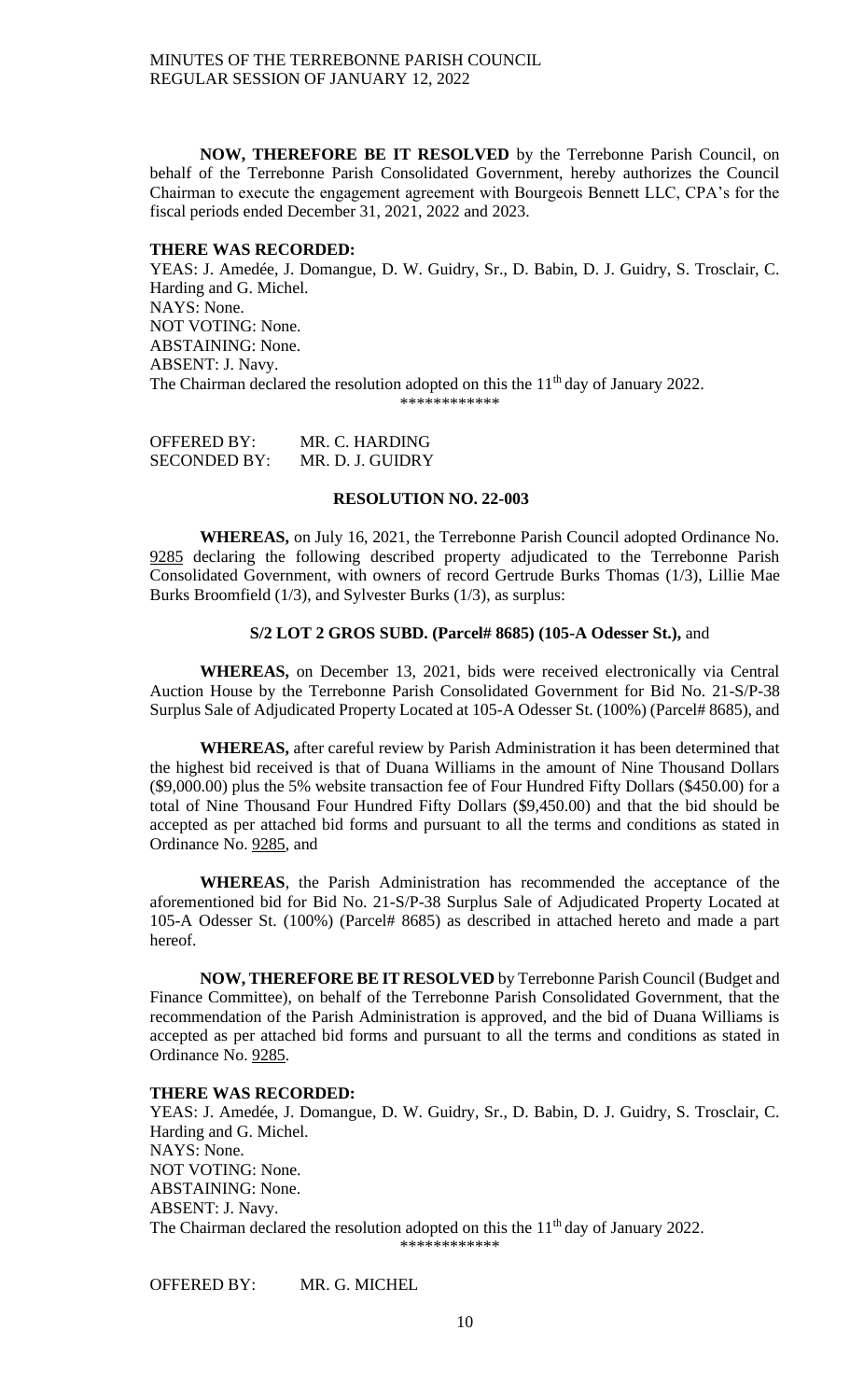SECONDED BY: MR. S. TROSCLAIR

### **RESOLUTION NO. 22-004**

**WHEREAS,** on July 16, 2021, the Terrebonne Parish Council adopted Ordinance No. 9285 declaring the following described property adjudicated to the Terrebonne Parish Consolidated Government, with owner of record Thomas Peter Ragas, as surplus:

LOT 4 BLOCK 23 ADDEN.11 LISA PARK SUBD. (Parcel# 12915) (505 Westview Dr.), and

**WHEREAS,** on December 13, 2021, bids were received electronically via Central Auction House by the Terrebonne Parish Consolidated Government for Bid No. 21-S/P-39 Surplus Sale of Adjudicated Property Located at 505 Westview Dr. (100%) (Parcel# 12915), and

**WHEREAS,** after careful review by Parish Administration it has been determined that the highest bid received is that of Ericka Millien in the amount of Eleven Thousand One Hundred Thirty-Four Dollars (\$11,134.00) plus the 5% website transaction fee of Five Hundred Fifty-Six and 70/100 Dollars (\$556.70) for a total of Eleven Thousand Six Hundred Ninety and 70/100 Dollars (\$11,690.70) and that the bid should be accepted as per attached bid forms and pursuant to all the terms and conditions as stated in Ordinance No. 9285, and

**WHEREAS,** the Parish Administration has recommended the acceptance of the aforementioned bid for Bid No. 21-S/P-39 Surplus Sale of Adjudicated Property Located at 505 Westview Dr. (100%) (Parcel# 12915) as described in attached hereto and made a part hereof.

**NOW, THEREFORE BE IT RESOLVED** by Terrebonne Parish Council (Budget and Finance Committee), on behalf of the Terrebonne Parish Consolidated Government, that the recommendation of the Parish Administration is approved, and the bid of Ericka Millien is accepted as per attached bid forms and pursuant to all the terms and conditions as stated in Ordinance No. 9285.

## **THERE WAS RECORDED:**

YEAS: J. Amedée, J. Domangue, D. W. Guidry, Sr., D. Babin, D. J. Guidry, S. Trosclair, C. Harding and G. Michel. NAYS: None. NOT VOTING: None. ABSTAINING: None. ABSENT: J. Navy. The Chairman declared the resolution adopted on this the 11<sup>th</sup> day of January 2022. \*\*\*\*\*\*\*\*\*\*\*\*

| <b>OFFERED BY:</b>  | MS. J. DOMANGUE |
|---------------------|-----------------|
| <b>SECONDED BY:</b> | MR. D. BABIN    |

#### **RESOLUTION NO. 22-005**

**WHEREAS,** on July 16, 2021, the Terrebonne Parish Council adopted Ordinance No. 9285 declaring the following described property adjudicated to the Terrebonne Parish Consolidated Government, with owner of record LPR, LLC, as surplus:

**TRACT 3 ON "MAP SHOWING THE DIVISION OF PROPERTY BELONGING TO LUCILLE BABIN SAVOIE IN SECTION 45, T16S R17E."**. (Parcel# 16571) (114 Lucille Ct.), and

**WHEREAS,** on December 13, 2021, bids were received electronically via Central Auction House by the Terrebonne Parish Consolidated Government for Bid No. 21-S/P-40 Surplus Sale of Adjudicated Property Located at 114 Lucille Ct. (100%) (Parcel# 16571), and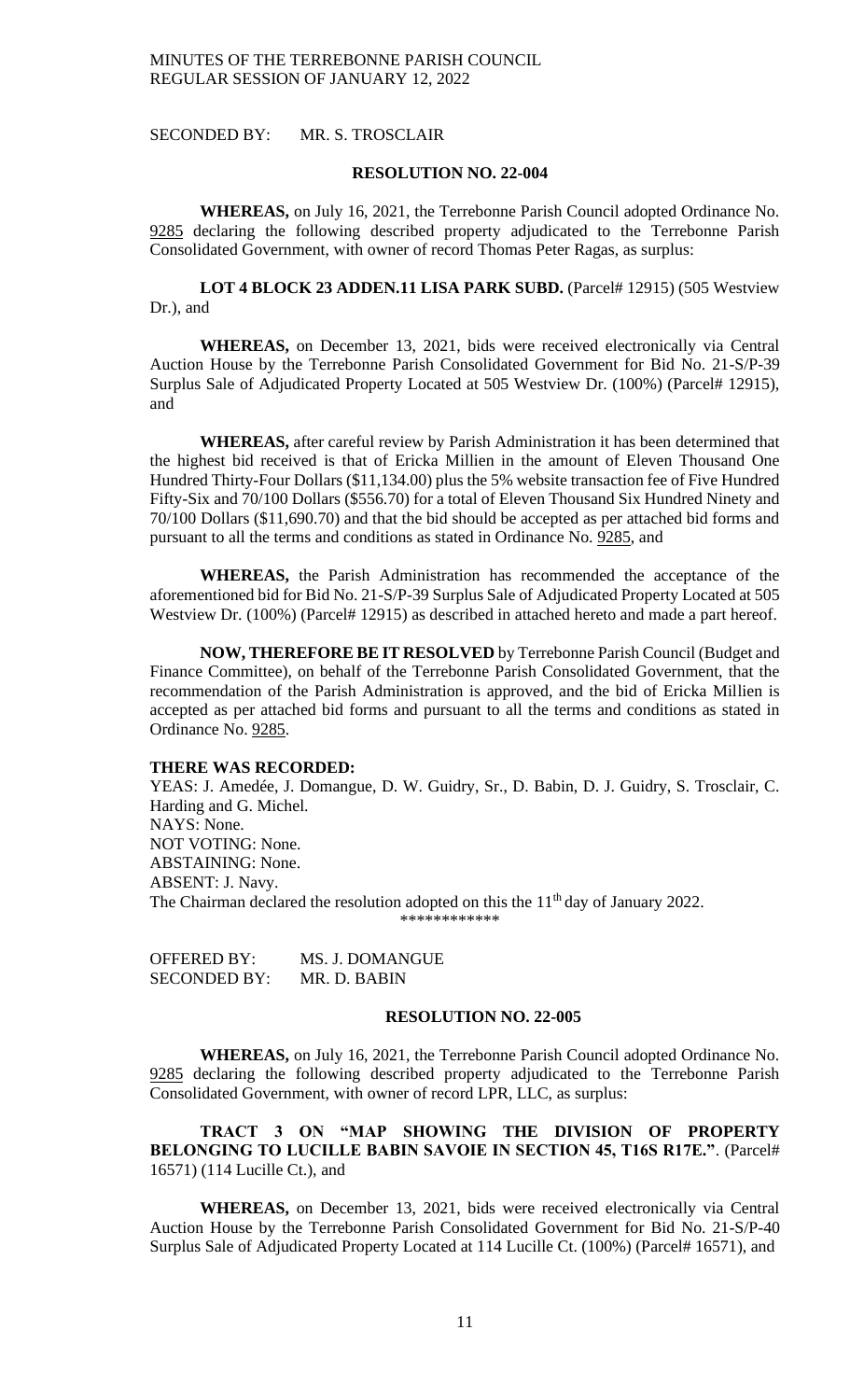**WHEREAS,** after careful review by Parish Administration it has been determined that the highest bid received is that of Kerry Blanchard in the amount of Seventeen Thousand Three Hundred Thirty-Four Dollars (\$17,334.00) plus the 5% website transaction fee of Eight Hundred Sixty-Six and 70/100 Dollars (\$866.70) for a total of Eighteen Thousand Two Hundred and 70/100 Dollars (\$18,200.70) and that the bid should be accepted as per attached bid forms and pursuant to all the terms and conditions as stated in Ordinance No. 9285, and

**WHEREAS,** the Parish Administration has recommended the acceptance of the aforementioned bid for Bid No. 21-S/P-40 Surplus Sale of Adjudicated Property Located at 114 Lucille Ct. (100%) (Parcel# 16571) as described in attached hereto and made a part hereof.

**NOW, THEREFORE BE IT RESOLVED** by Terrebonne Parish Council (Budget and Finance Committee), on behalf of the Terrebonne Parish Consolidated Government, that the recommendation of the Parish Administration is approved, and the bid of Kerry Blanchard is accepted as per attached bid forms and pursuant to all the terms and conditions as stated in Ordinance No. 9285.

#### **THERE WAS RECORDED:**

YEAS: J. Amedée, J. Domangue, D. W. Guidry, Sr., D. Babin, D. J. Guidry, S. Trosclair, C. Harding and G. Michel. NAYS: None. NOT VOTING: None. ABSTAINING: None. ABSENT: J. Navy. The Chairman declared the resolution adopted on this the 11<sup>th</sup> day of January 2022.

\*\*\*\*\*\*\*\*\*\*\*\*

| OFFERED BY:         | MS. J. DOMANGUE  |
|---------------------|------------------|
| <b>SECONDED BY:</b> | MR. S. TROSCLAIR |

## **RESOLUTION NO. 22-006**

**WHEREAS,** on July 16, 2021, the Terrebonne Parish Council adopted Ordinance No. 9285 declaring the following described property adjudicated to the Terrebonne Parish Consolidated Government, with owners of record Junius A. & Jeannette Smith, Sr., as surplus:

LOT 1 BLOCK 2 VOISIN PLACE (Parcel# 25014) (1212 Ellender St.), and

**WHEREAS,** on December 13, 2021, bids were received electronically via Central Auction House by the Terrebonne Parish Consolidated Government for Bid No. 21-S/P-44 Surplus Sale of Adjudicated Property Located at 1212 Ellender St. (100%) (Parcel# 25014), and

**WHEREAS,** after careful review by Parish Administration it has been determined that the highest bid received is that of Fornell Robinson in the amount of Five Thousand Seven Hundred Thirty-Four Dollars (\$5,734.00) plus the 5% website transaction fee of Two Hundred Eighty-Six and 70/100 Dollars (\$286.70) for a total of Six Thousand Twenty and 70/100 Dollars (\$6,020.70) and that the bid should be accepted as per attached bid forms and pursuant to all the terms and conditions as stated in Ordinance No. 9285, and

**WHEREAS,** the Parish Administration has recommended the acceptance of the aforementioned bid for Bid No. 21-S/P-44 Surplus Sale of Adjudicated Property Located at 1212 Ellender St**.** (100%) (Parcel# 25014) as described in attached hereto and made a part hereof.

**NOW, THEREFORE BE IT RESOLVED** by Terrebonne Parish Council (Budget and Finance Committee), on behalf of the Terrebonne Parish Consolidated Government, that the recommendation of the Parish Administration is approved, and the bid of Fornell Robinson is accepted as per attached bid forms and pursuant to all the terms and conditions as stated in Ordinance No. 9285.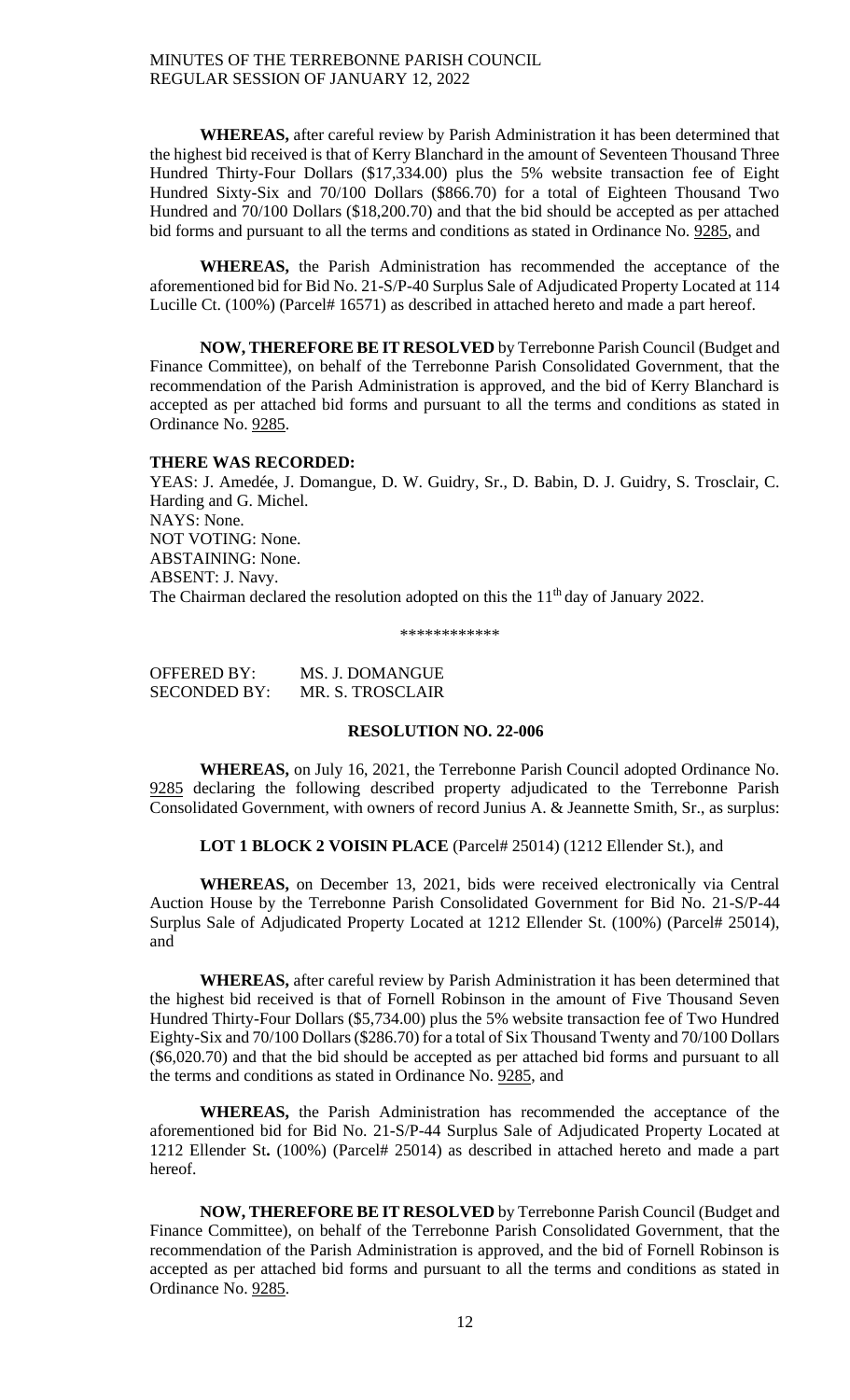#### **THERE WAS RECORDED:**

YEAS: J. Amedée, J. Domangue, D. W. Guidry, Sr., D. Babin, D. J. Guidry, S. Trosclair, C. Harding and G. Michel. NAYS: None. NOT VOTING: None. ABSTAINING: None. ABSENT: J. Navy. The Chairman declared the resolution adopted on this the  $11<sup>th</sup>$  day of January 2022. \*\*\*\*\*\*\*\*\*\*\*\*

OFFERED BY: MR. S. TROSCLAIR SECONDED BY: MR. C. HARDING

## **RESOLUTION NO. 22-007**

**WHEREAS,** on July 16, 2021, the Terrebonne Parish Council adopted Ordinance No. 9285 declaring the following described property adjudicated to the Terrebonne Parish Consolidated Government, with owners of record Dennis Walker (1/2) & Oretta Walker Estate  $(1/2)$ , as surplus:

**LOTS 23, 24, & 25 BLOCK 1 ADDEN. #1 ROSELAWN SUBDIVISION.** (Parcel# 25853) (323 Roselawn Ave.), and

**WHEREAS,** on December 13, 2021, bids were received electronically via Central Auction House by the Terrebonne Parish Consolidated Government for Bid No. 21-S/P-45 Surplus Sale of Adjudicated Property Located at 323 Roselawn Ave. (100%) (Parcel# 25853), and

**WHEREAS,** after careful review by Parish Administration it has been determined that the highest bid received is that of Jerome Boykin in the amount of Eleven Thousand Three Hundred Thirty-Four Dollars (\$11,334.00) plus the 5% website transaction fee of Five Hundred Sixty-Six and 70/100 Dollars (\$566.70) for a total of Eleven Thousand Nine Hundred and 70/100 Dollars (\$11,900.70) and that the bid should be accepted as per attached bid forms and pursuant to all the terms and conditions as stated in Ordinance No. 9285, and

**WHEREAS,** the Parish Administration has recommended the acceptance of the aforementioned bid for Bid No. 21-S/P-45 Surplus Sale of Adjudicated Property Located at 323 Roselawn Ave. (100%) (Parcel# 25853) as described in attached hereto and made a part hereof.

**NOW, THEREFORE BE IT RESOLVED** by Terrebonne Parish Council (Budget and Finance Committee), on behalf of the Terrebonne Parish Consolidated Government, that the recommendation of the Parish Administration is approved, and the bid of Jerome Boykin is accepted as per attached bid forms and pursuant to all the terms and conditions as stated in Ordinance No. 9285.

#### **THERE WAS RECORDED:**

YEAS: J. Amedée, J. Domangue, D. W. Guidry, Sr., D. Babin, D. J. Guidry, S. Trosclair, C. Harding and G. Michel. NAYS: None. NOT VOTING: None. ABSTAINING: None. ABSENT: J. Navy. The Chairman declared the resolution adopted on this the 11<sup>th</sup> day of January 2022. \*\*\*\*\*\*\*\*\*\*\*\*

Mr. J. Navy was recorded as entering the proceedings at this time.

OFFERED BY: MR. D. J. GUIDRY SECONDED BY: MR. D. BABIN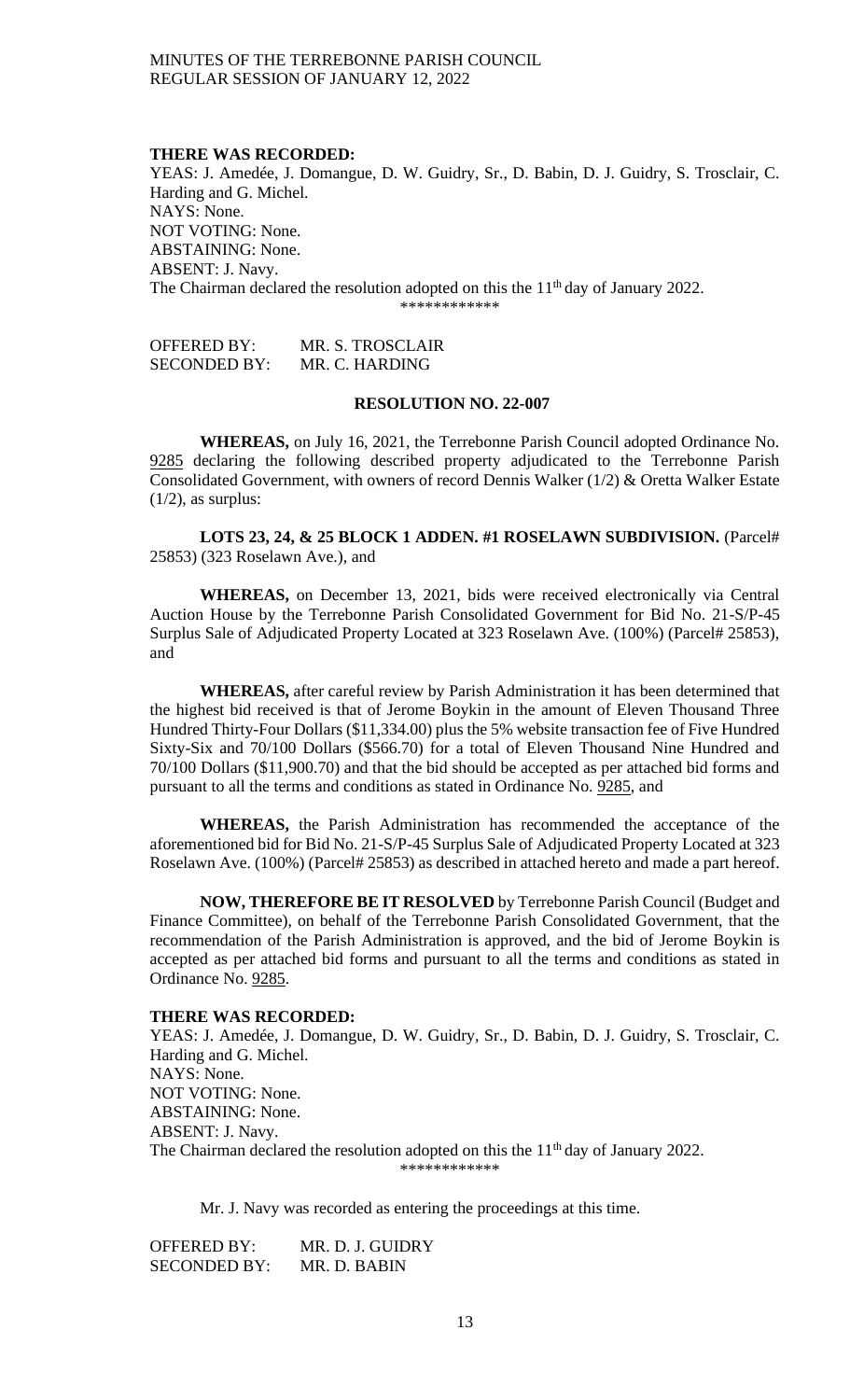#### **RESOLUTION NO. 22-008**

**WHEREAS,** on July 16, 2021, the Terrebonne Parish Council adopted Ordinance No. 9285 declaring the following described property adjudicated to the Terrebonne Parish Consolidated Government, with owners of record Jasper James and Alicia LeBouef as surplus:

LOT 7 BLOCK 5 ADDEN. 8 PHASE 1 MEDWARD SUBD. (Parcel# 35269) (638 Marya St.), and

**WHEREAS**, on December 13, 2021, bids were received electronically via Central Auction House by the Terrebonne Parish Consolidated Government for Bid No. 21-S/P-47 Surplus Sale of Adjudicated Property Located at 638 Marya St. (100%) (Parcel# 35269), and

**WHEREAS,** after careful review by Parish Administration it has been determined that the highest bid received is that of Dena Lyons in the amount of Five Thousand Four Hundred Fifty Dollars (\$5,450.00) plus the 5% website transaction fee of Two Hundred Seventy-Two and 50/100 Dollars (\$272.50) for a total of Five Thousand Seven Hundred Twenty-Two and 50/100 Dollars (\$5,722.50) and that the bid should be accepted as per attached bid forms and pursuant to all the terms and conditions as stated in Ordinance No. 9285, and

**WHEREAS,** the Parish Administration has recommended the acceptance of the aforementioned bid for Bid No. 21-S/P-47 Surplus Sale of Adjudicated Property Located at 638 Marya St. (100%) (Parcel# 35269) as described in attached hereto and made a part hereof.

**NOW, THEREFORE BE IT RESOLVED** by Terrebonne Parish Council (Budget and Finance Committee), on behalf of the Terrebonne Parish Consolidated Government, that the recommendation of the Parish Administration is approved, and the bid of Dena Lyons is accepted as per attached bid forms and pursuant to all the terms and conditions as stated in Ordinance No. 9285.

#### **THERE WAS RECORDED:**

YEAS: J. Amedée, J. Domangue, D. W. Guidry, Sr., D. Babin, D. J. Guidry, S. Trosclair, J. Navy, C. Harding, and G. Michel. NAYS: None. NOT VOTING: None. ABSTAINING: None. ABSENT: None. The Chairman declared the resolution adopted on this the  $11<sup>th</sup>$  day of January 2022. \*\*\*\*\*\*\*\*\*\*\*

OFFERED BY: MR. S. TROSCLAIR SECONDED BY: MR. D. BABIN

## **RESOLUTION NO. 22-009**

**WHEREAS,** on July 16, 2021, the Terrebonne Parish Council adopted Ordinance No. 9285 declaring the following described property adjudicated to the Terrebonne Parish Consolidated Government, with owners of record Andre G. & Quandolyn Smith as surplus:

**LOT 8 BLOCK 3 BAYOU TERREBONNE SUBD.** (Parcel# 61638) (4290 Force Dr.), and

**WHEREAS,** on December 13, 2021, bids were received electronically via Central Auction House by the Terrebonne Parish Consolidated Government for Bid No. 21-S/P-49 Surplus Sale of Adjudicated Property Located at 4290 Force Dr. (100%) (Parcel# 61638), and

**WHEREAS,** after careful review by Parish Administration it has been determined that the highest bid received is that of Leslie Marie in the amount of Twenty-Eight Thousand Dollars (\$28,000.00) plus the 5% website transaction fee of One Thousand Four Hundred Dollars (\$1,400.00) for a total of Twenty-Nine Thousand Four Hundred Dollars (\$29,000.00) and that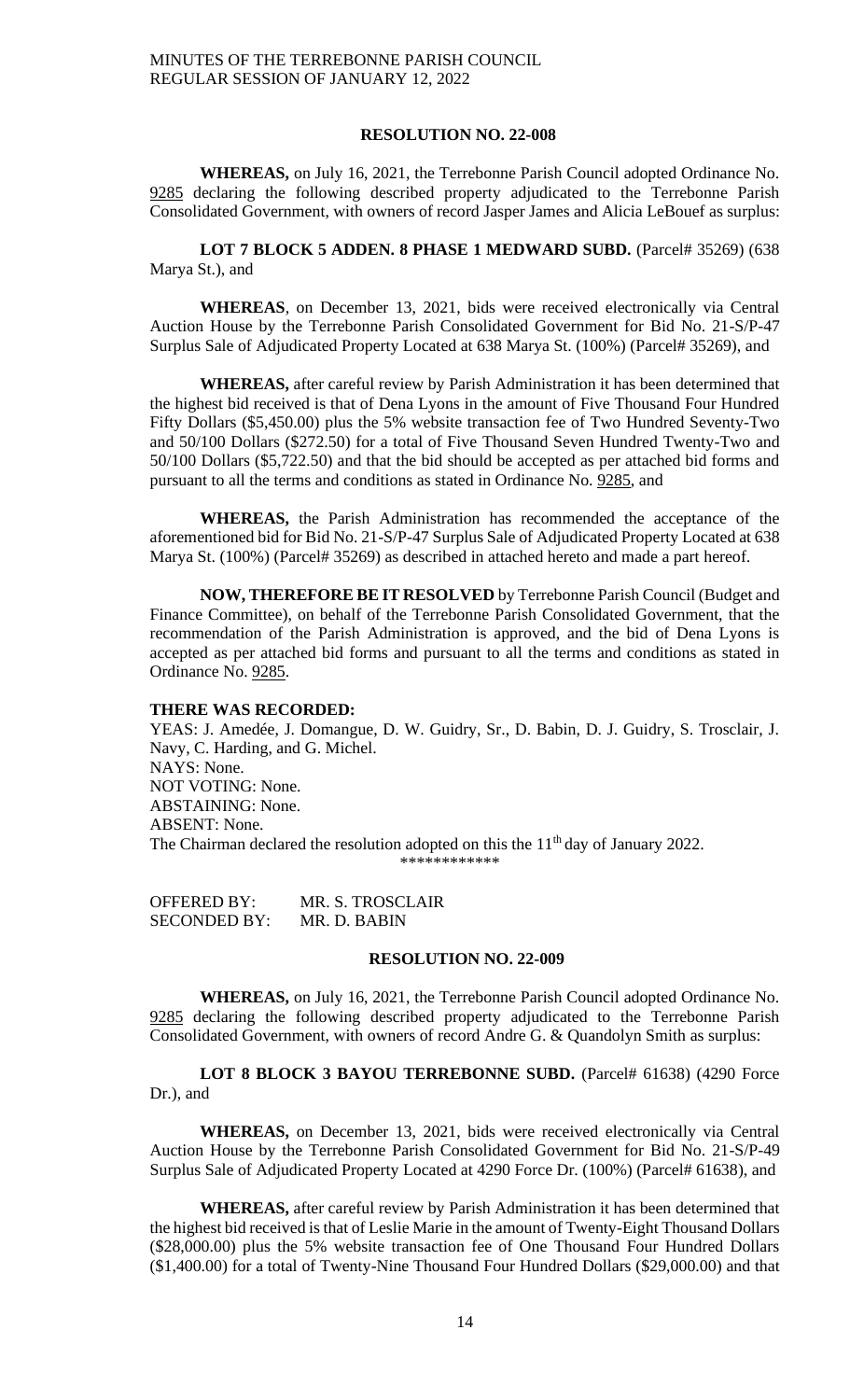the bid should be accepted as per attached bid forms and pursuant to all the terms and conditions as stated in Ordinance No. 9285, and

**WHEREAS,** the Parish Administration has recommended the acceptance of the aforementioned bid for Bid No. 21-S/P-49 Surplus Sale of Adjudicated Property Located at 4290 Force Dr. (100%) (Parcel# 61638) as described in attached hereto and made a part hereof.

**NOW, THEREFORE BE IT RESOLVED** by Terrebonne Parish Council (Budget and Finance Committee), on behalf of the Terrebonne Parish Consolidated Government, that the recommendation of the Parish Administration is approved, and the bid of Leslie Marie is accepted as per attached bid forms and pursuant to all the terms and conditions as stated in Ordinance No. 9285.

### **THERE WAS RECORDED:**

YEAS: J. Amedée, J. Domangue, D. W. Guidry, Sr., D. Babin, D. J. Guidry, S. Trosclair, J. Navy, C. Harding, and G. Michel. NAYS: None. NOT VOTING: None. ABSTAINING: None. ABSENT: None. The Chairman declared the resolution adopted on this the 11<sup>th</sup> day of January 2022. \*\*\*\*\*\*\*\*\*\*\*\*

OFFERED BY: MR. C. HARDING SECONDED BY: MR. D. J. GUIDRY

### **RESOLUTION NO. 22-010**

**WHEREAS,** on September 3, 2020, the Terrebonne Parish Council adopted Ordinance No. 9176 declaring the following described property adjudicated to the Terrebonne Parish Consolidated Government, with owners of record Howard J. and Eva Boudreaux, as surplus:

**LOT 10 BLOCK 2 HOUMA BRICK & BOX CO. S/D** (Parcel# 18470) (123 Morrison St.), and

**WHEREAS,** on December 13, 2021, bids were received electronically via Central Auction House by the Terrebonne Parish Consolidated Government for Bid No. 21-S/P-52 Surplus Sale of Adjudicated Property Located at 123 Morrison St. (100%) (Parcel# 18470), and

**WHEREAS,** after careful review by Parish Administration it has been determined that the highest bid received is that of Fornell Robinson in the amount of Five Thousand Four Hundred Sixty-Seven Dollars (\$5,467.00) plus the 5% website transaction fee of Two Hundred Seventy-Three and 35/100 Dollars (\$273.35) for a total of Five Thousand Seven Hundred Forty and 35/100 Dollars (\$5,740.35) and that the bid should be accepted as per attached bid forms and pursuant to all the terms and conditions as stated in Ordinance No. 9176, and

**WHEREAS,** the Parish Administration has recommended the acceptance of the aforementioned bid for Bid No. 21-S/P-52 Surplus Sale of Adjudicated Property Located at 123 Morrison St. (100%) (Parcel# 18470) as described in attached hereto and made a part hereof.

**NOW, THEREFORE BE IT RESOLVED** by Terrebonne Parish Council (Budget and Finance Committee), on behalf of the Terrebonne Parish Consolidated Government, that the recommendation of the Parish Administration is approved, and the bid of Fornell Robinson is accepted as per attached bid forms and pursuant to all the terms and conditions as stated in Ordinance No. 9176.

### **THERE WAS RECORDED:**

YEAS: J. Amedée, J. Domangue, D. W. Guidry, Sr., D. Babin, D. J. Guidry, S. Trosclair, J. Navy, C. Harding, and G. Michel. NAYS: None. NOT VOTING: None.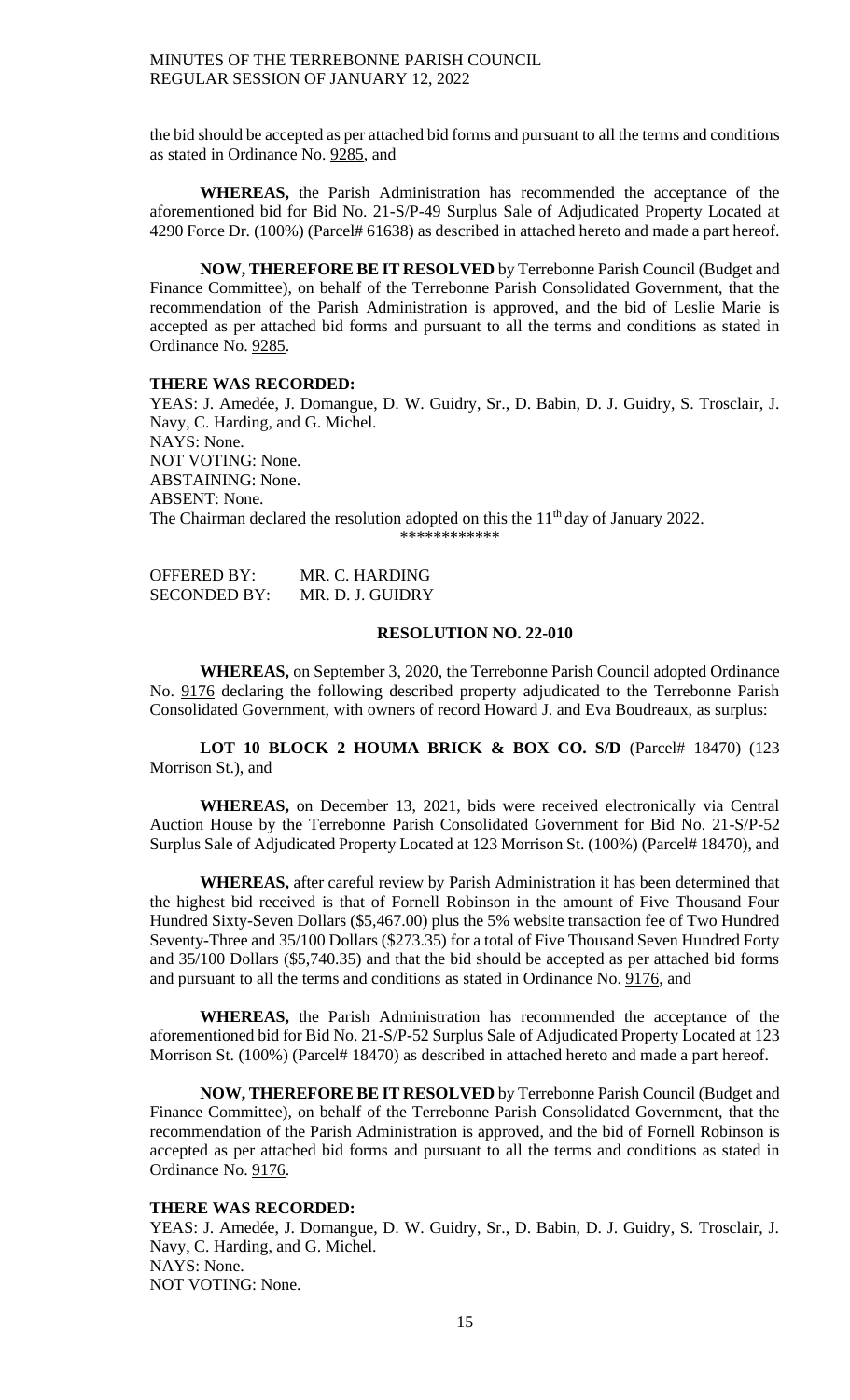ABSTAINING: None. ABSENT: None. The Chairman declared the resolution adopted on this the  $11<sup>th</sup>$  day of January 2022.

\*\*\*\*\*\*\*\*\*\*\*\*

| <b>OFFERED BY:</b> | MR. S. TROSCLAIR |
|--------------------|------------------|
| SECONDED BY:       | MR. G. MICHEL    |

### **RESOLUTION NO. 22-011**

**WHEREAS,** on July 30, 2010, the Terrebonne Parish Council adopted Ordinance No. 7873 declaring the following described property adjudicated to the Terrebonne Parish Consolidated Government, with owners of record Doris B. Trahan Smith Etals (47%) and VF Tax, LLC (49.8465%) as surplus:

LOT 8 BLOCK 3 BAYOU TERREBONNE SUBD. (Parcel# 32739) (1428 Highway 55), and

**WHEREAS,** on December 13, 2021, bids were received electronically via Central Auction House by the Terrebonne Parish Consolidated Government for Bid No. 21-S/P-53 Surplus Sale of Adjudicated Property Located at 1428 Highway 55 (96.8465%) (Parcel# 32739), and

**WHEREAS,** after careful review by Parish Administration it has been determined that the highest bid received is that of Britt Cavelier in the amount of Four Thousand Eight Hundred Forty-Three Dollars (\$4,843.00) plus the 5% website transaction fee of Two Hundred Forty-Two and 15/100 Dollars (\$242.15) for a total of Five Thousand Eight-Five and 15/100 Dollars (\$5,085.15) and that the bid should be accepted as per attached bid forms and pursuant to all the terms and conditions as stated in Ordinance No. 7873, and

**WHEREAS,** the Parish Administration has recommended the acceptance of the aforementioned bid for Bid No. 21-S/P-53 Surplus Sale of Adjudicated Property Located at 1428 Highway 55 (96.8465%) (Parcel# 32739) as described in attached hereto and made a part hereof.

**NOW, THEREFORE BE IT RESOLVED** by Terrebonne Parish Council (Budget and Finance Committee), on behalf of the Terrebonne Parish Consolidated Government, that the recommendation of the Parish Administration is approved, and the bid of Britt Cavelier is accepted as per attached bid forms and pursuant to all the terms and conditions as stated in Ordinance No. 7873.

#### **THERE WAS RECORDED:**

YEAS: J. Amedée, J. Domangue, D. W. Guidry, Sr., D. Babin, D. J. Guidry, S. Trosclair, J. Navy, C. Harding, and G. Michel. NAYS: None. NOT VOTING: None. ABSTAINING: None. ABSENT: None. The Chairman declared the resolution adopted on this the  $11<sup>th</sup>$  day of January 2022. \*\*\*\*\*\*\*\*\*\*\*\*

OFFERED BY: MR. C. HARDING SECONDED BY: MR. D. BABIN

#### **RESOLUTION NO. 22-012**

**WHEREAS,** on July 16, 2021, the Terrebonne Parish Council adopted Ordinance No. 9285 declaring the following described property adjudicated to the Terrebonne Parish Consolidated Government, with owner of record Jazzmine Raenell Bryd as surplus:

**LOT 3 BLOCK 1 WILLOWDALE SUBD.** (Parcel# 7077) (205 Willowdale Dr.), and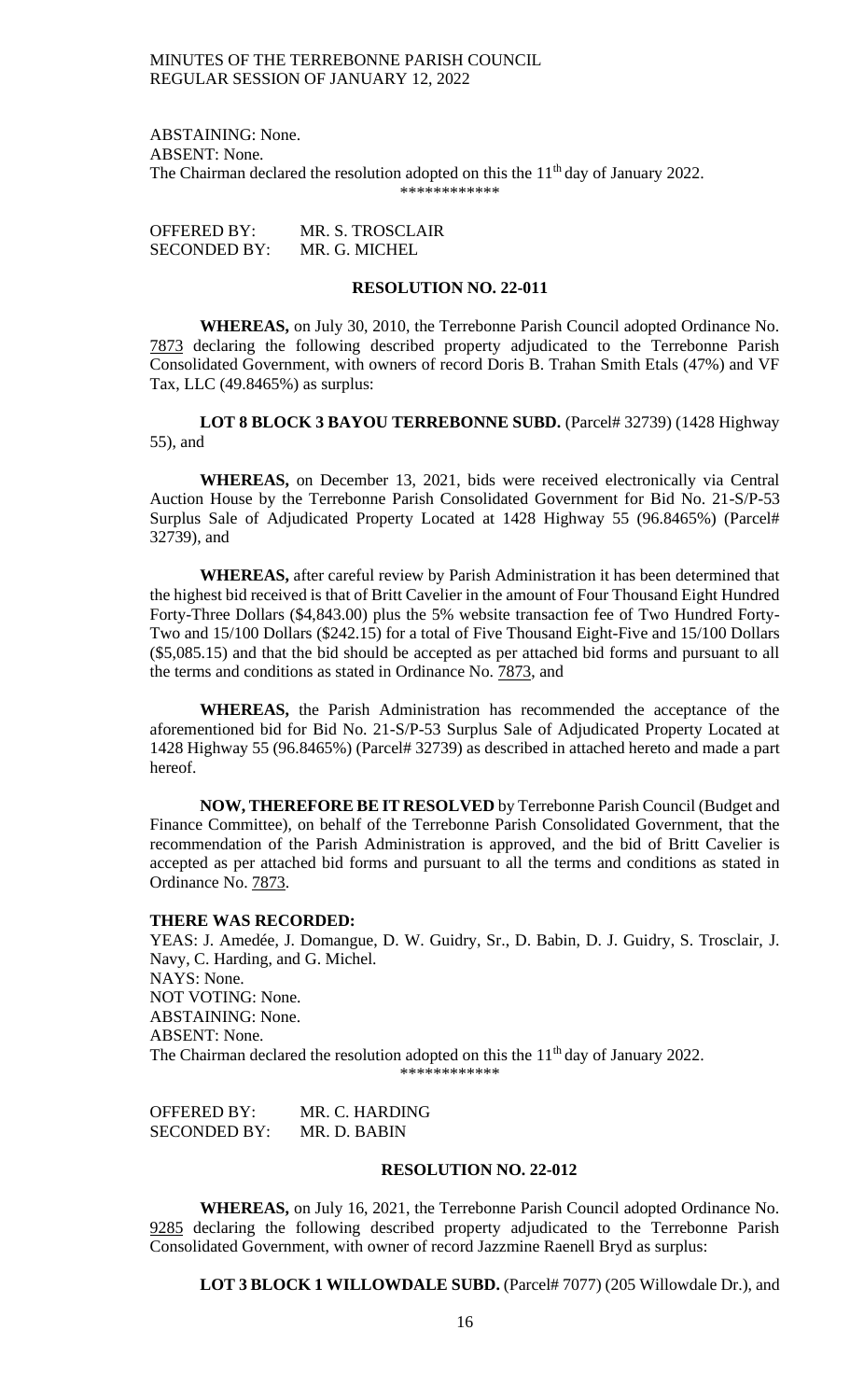**WHEREAS,** on December 13, 2021, bids were received electronically via Central Auction House by the Terrebonne Parish Consolidated Government for Bid No. 21-S/P-54 Surplus Sale of Adjudicated Property Located at 205 Willowdale Dr. (100%) (Parcel# 7077), and

**WHEREAS,** after careful review by Parish Administration it has been determined that the highest bid received is that of Carla Diggs in the amount of Forty Thousand Three Hundred Fifty-Five Dollars (\$40,355.00) plus the 5% website transaction fee of Two Thousand Seventeen and 75/100 Dollars (\$2,017.75) for a total of Forty-Two Thousand Three Hundred Seventy-Two and 75/100 Dollars (\$42,372.75) and that the bid should be accepted as per attached bid forms and pursuant to all the terms and conditions as stated in Ordinance No. 9285, and

**WHEREAS,** the Parish Administration has recommended the acceptance of the aforementioned bid for Bid No. 21-S/P-54 Surplus Sale of Adjudicated Property Located at 205 Willowdale Dr. (100%) (Parcel# 7077) as described in attached hereto and made a part hereof.

**NOW, THEREFORE BE IT RESOLVED** by Terrebonne Parish Council (Budget and Finance Committee), on behalf of the Terrebonne Parish Consolidated Government, that the recommendation of the Parish Administration is approved, and the bid of Carla Diggs is accepted as per attached bid forms and pursuant to all the terms and conditions as stated in Ordinance No. 9285.

### **THERE WAS RECORDED:**

YEAS: J. Amedée, J. Domangue, D. W. Guidry, Sr., D. Babin, D. J. Guidry, S. Trosclair, J. Navy, C. Harding, and G. Michel. NAYS: None. NOT VOTING: None. ABSTAINING: None. ABSENT: None. The Chairman declared the resolution adopted on this the  $11<sup>th</sup>$  day of January 2022. \*\*\*\*\*\*\*\*\*\*\*\*

OFFERED BY: MR. D. BABIN SECONDED BY: MR. C. HARDING

### **RESOLUTION NO. 22-013**

**WHEREAS,** on July 16, 2021, the Terrebonne Parish Council adopted Ordinance No. 9285 declaring the following described property adjudicated to the Terrebonne Parish Consolidated Government, with owner of record Clarence J. Billiot as surplus:

LOT 27 BLOCK 5 ASHLAND PLANTATION SOUTH (Parcel# 26469) (404 Ashland Dr.), and

**WHEREAS,** on December 13, 2021, bids were received electronically via Central Auction House by the Terrebonne Parish Consolidated Government for Bid No. 21-S/P-58 Surplus Sale of Adjudicated Property Located at 404 Ashland Dr. (100%) (Parcel# 26469), and

**WHEREAS,** after careful review by Parish Administration it has been determined that the highest bid received is that of Kywanda Williams in the amount of Ten Thousand Two Hundred Dollars (\$10,200.00) plus the 5% website transaction fee of Five Hundred Ten Dollars (\$510.00) for a total of Ten Thousand Seven Hundred Ten Dollars (\$10,710.00) and that the bid should be accepted as per attached bid forms and pursuant to all the terms and conditions as stated in Ordinance No. 9285, and

**WHEREAS,** the Parish Administration has recommended the acceptance of the aforementioned bid for Bid No. 21-S/P-58 Surplus Sale of Adjudicated Property Located at 404 Ashland Dr. (100%) (Parcel# 26469) as described in attached hereto and made a part hereof.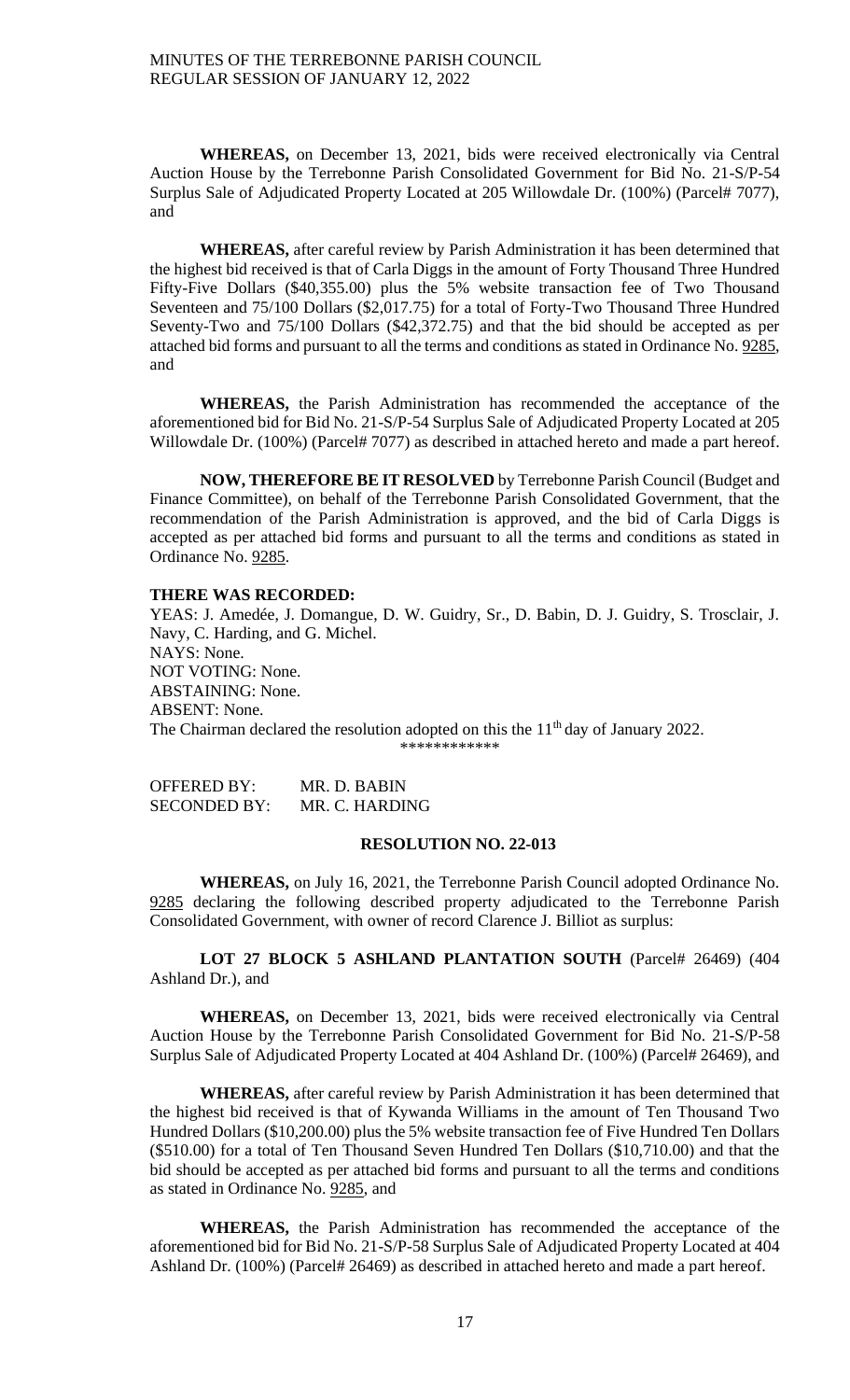**NOW, THEREFORE BE IT RESOLVED** by Terrebonne Parish Council (Budget and Finance Committee), on behalf of the Terrebonne Parish Consolidated Government, that the recommendation of the Parish Administration is approved, and the bid of Kywanda Williams is accepted as per attached bid forms and pursuant to all the terms and conditions as stated in Ordinance No. 9285.

## **THERE WAS RECORDED:**

YEAS: J. Amedée, J. Domangue, D. W. Guidry, Sr., D. Babin, D. J. Guidry, S. Trosclair, J. Navy, C. Harding, and G. Michel. NAYS: None. NOT VOTING: None. ABSTAINING: None. ABSENT: None. The Chairman declared the resolution adopted on this the 11<sup>th</sup> day of January 2022. \*\*\*\*\*\*\*\*\*\*\*\*

| <b>OFFERED BY:</b>  | MR. C. HARDING   |
|---------------------|------------------|
| <b>SECONDED BY:</b> | MR. D. J. GUIDRY |

### **RESOLUTION NO. 22-014**

**WHEREAS,** on July 16, 2021, the Terrebonne Parish Council adopted Ordinance No. 9289 declaring the following described property adjudicated to the Terrebonne Parish Consolidated Government, with owners of record Nayia Butler (10%), Otis Butler (10%), Vahn Butler (10%), Matthew Butler (10%), Jeremiah Thomas (10%), and Matt E. Thomas (50%) as surplus:

**LOT 39 BLOCK 1 GUS WALKER SUBDIVISION. (**Parcel# 26137) (295 Stovall St.), and

**WHEREAS,** on December 13, 2021, bids were received electronically via Central Auction House by the Terrebonne Parish Consolidated Government for Bid No. 21-S/P-58 Surplus Sale of Adjudicated Property Located at 295 Stovall St. (100%) (Parcel# 26137), and

**WHEREAS,** after careful review by Parish Administration it has been determined that the highest bid received is that of O'Gama McGuire in the amount of Ten Thousand Two Hundred Dollars (\$10,200.00) plus the 5% website transaction fee of Five Hundred Ten Dollars (\$510.00) for a total of Ten Thousand Seven Hundred Ten Dollars (\$10,710.00) and that the bid should be accepted as per attached bid forms and pursuant to all the terms and conditions as stated in Ordinance No. 9289, and

**WHEREAS,** the Parish Administration has recommended the acceptance of the aforementioned bid for Bid No. 21-S/P-58 Surplus Sale of Adjudicated Property Located at 295 Stovall St. (100%) (Parcel# 26137) as described in attached hereto and made a part hereof.

**NOW, THEREFORE BE IT RESOLVED** by Terrebonne Parish Council (Budget and Finance Committee), on behalf of the Terrebonne Parish Consolidated Government, that the recommendation of the Parish Administration is approved, and the bid of O'Gama McGuire is accepted as per attached bid forms and pursuant to all the terms and conditions as stated in Ordinance No. 9289.

## **THERE WAS RECORDED:**

YEAS: J. Amedée, J. Domangue, D. W. Guidry, Sr., D. Babin, D. J. Guidry, S. Trosclair, J. Navy, C. Harding, and G. Michel. NAYS: None. NOT VOTING: None. ABSTAINING: None. ABSENT: None. The Chairman declared the resolution adopted on this the 11<sup>th</sup> day of January 2022. \*\*\*\*\*\*\*\*\*\*\*\*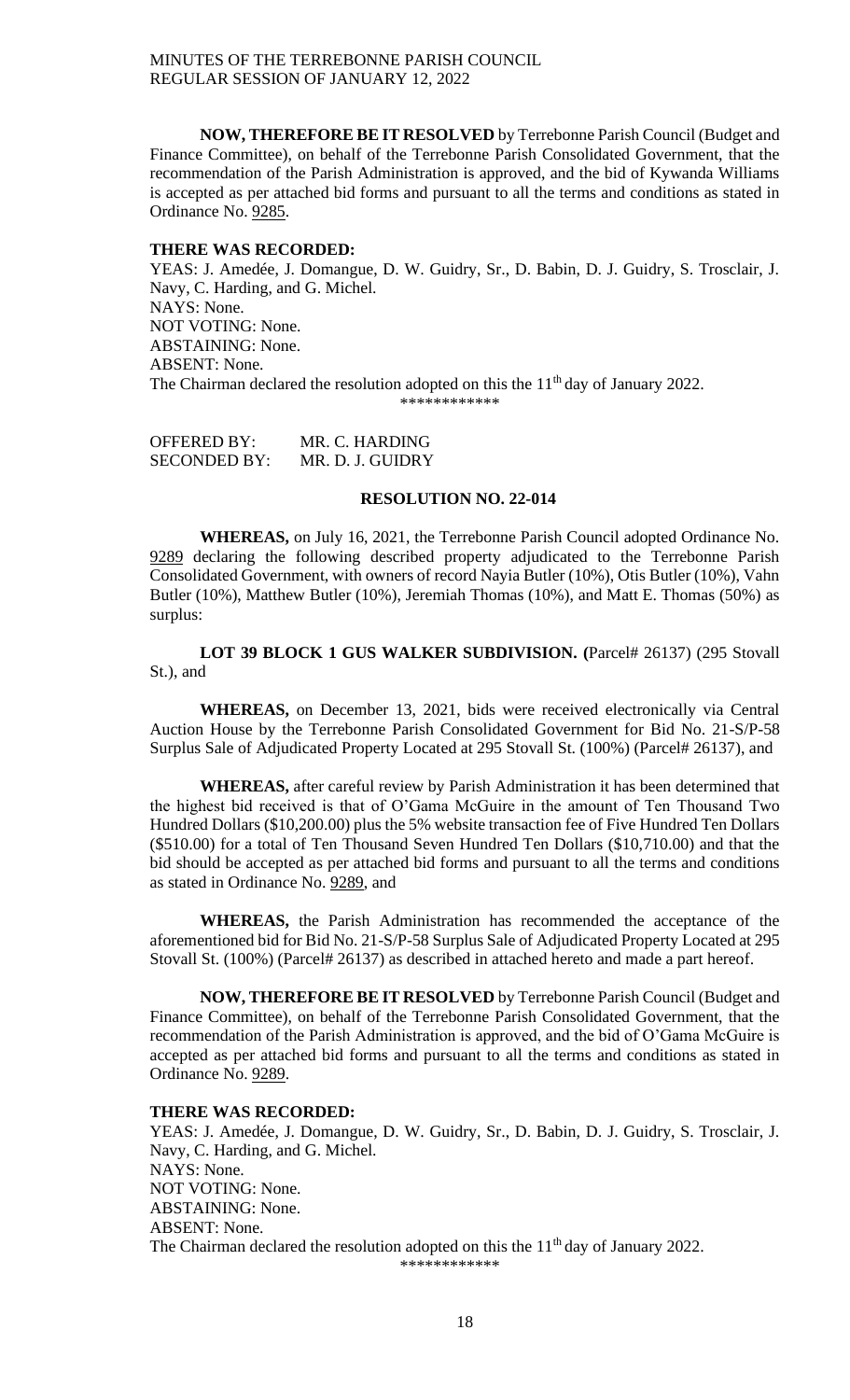Upon questioning regarding state contract pricing and quicker delivery options, Chief Financial Officer Kandace Mauldin clarified that the estimated delivery of the tractors once purchased through state contract would be several months. She stated that other bidders would have to agree to state contract pricing which would further prolong the delivery process. **(\*RESOLUTION ADOPTED AFTER DISCUSSION)**

| <b>OFFERED BY:</b>  | MR. G. MICHEL        |
|---------------------|----------------------|
| <b>SECONDED BY:</b> | MR. D. W GUIDRY, SR. |

### **RESOLUTION NO. 22-015**

 **WHEREAS,** prices were obtained through the Louisiana State Commodity Catalog by Solid Waste Department for the purpose of purchasing three (3) John Deere 6120M Cab Tractors through Louisiana State Contract No. 4400018122, and

 **WHEREAS,** after careful review by Clay Naquin, Solid Waste Director, it has been determined that the price of Eighty-Seven Thousand, Five Hundred Sixty-Three Dollars and Sixty-Three Cents (\$87,563.63) each be accepted for the tractors from Sunshine Quality Solutions and purchased in accordance with Louisiana Revised Statute 39:1702, and

 **WHEREAS,** Parish Administration recommends acceptance of the purchase of three (3) John Deere tractors at the aforementioned price as per the attached documents.

 **NOW, THEREFORE BE IT RESOLVED** by the Terrebonne Parish Council (Budget and Finance Committee), on behalf of the Terrebonne Parish Consolidated Government, that the recommendation of the Parish Administration be approved for the state contract purchase of three (3) tractors for the Solid Waste Department.

#### **THERE WAS RECORDED:**

YEAS: J. Amedée, J. Domangue, D. W. Guidry, Sr., D. Babin, D. J. Guidry, S. Trosclair, J. Navy, C. Harding, and G. Michel. NAYS: None. NOT VOTING: None. ABSTAINING: None. ABSENT: None. The Chairman declared the resolution adopted on this the 11<sup>th</sup> day of January 2022. \*\*\*\*\*\*\*\*\*\*\*\*

OFFERED BY: MR. S. TROSCLAIR SECONDED BY: MR. G. MICHEL

#### **RESOLUTION NO. 22-016**

A resolution authorizing the renewal of ESRI Geographical Information System (GIS) Licenses for 2022.

**WHEREAS,** ESRI is the current GIS software and license provider, and

**WHEREAS,** the Department of Utilities GIS Division has determined that the ESRI license renewal is suitable to fulfill the Parish's need, and

**NOW THEREFORE BE IT RESOLVED,** by the Terrebonne Parish Council, on behalf of the Terrebonne Parish Consolidated Government, that the renewal of ESRI GIS Licenses be, and is hereby, ratified.

## **THERE WAS RECORDED:**

YEAS: J. Amedée, J. Domangue, D. W. Guidry, Sr., D. Babin, D. J. Guidry, S. Trosclair, J. Navy, C. Harding, and G. Michel. NAYS: None. NOT VOTING: None. ABSTAINING: None.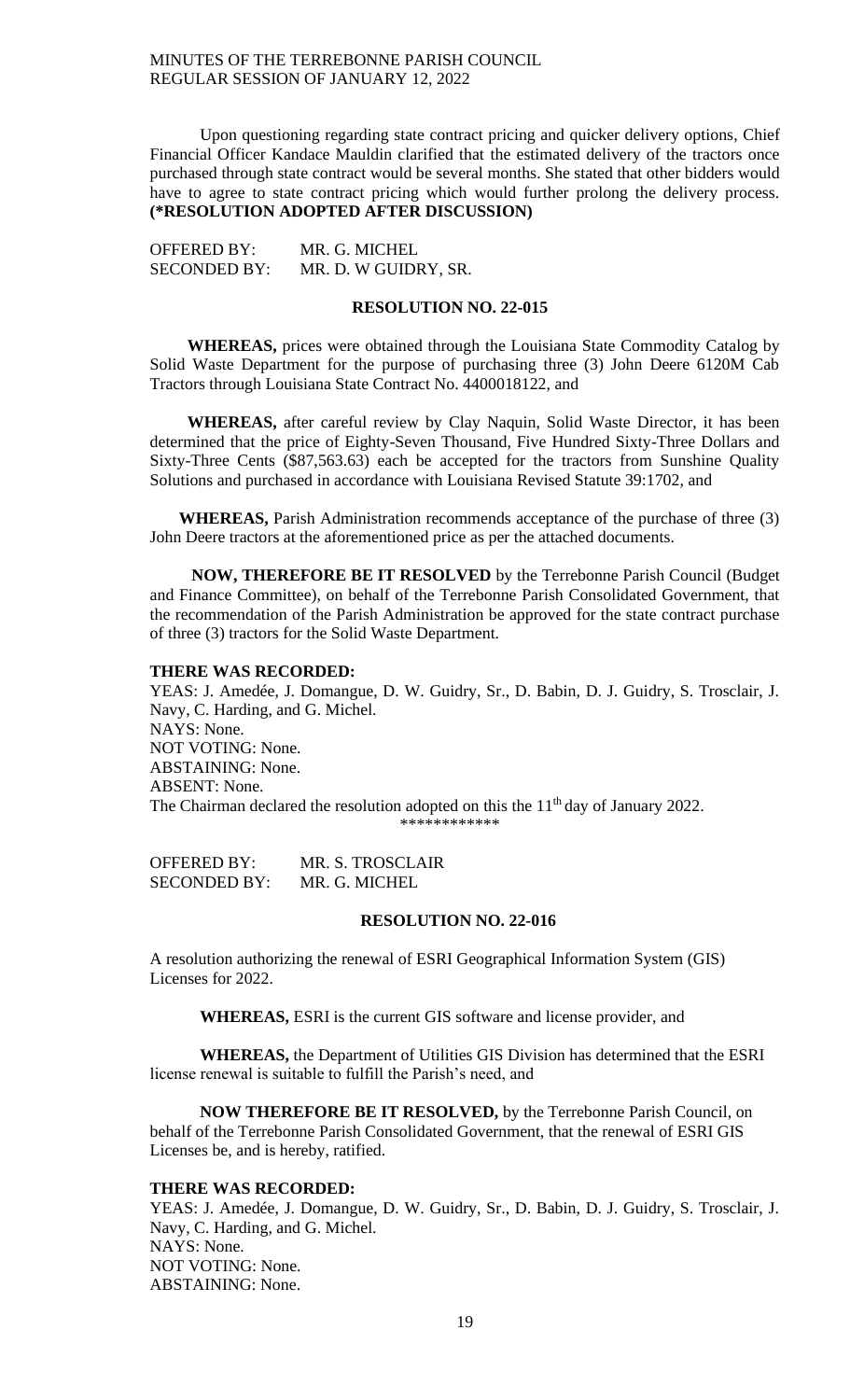ABSENT: None.

The Chairman declared the resolution adopted on this the  $11<sup>th</sup>$  day of January 2022. \*\*\*\*\*\*\*\*\*\*\*\*

OFFERED BY: MR. D. BABIN SECONDED BY: MR. D. J. GUIDRY

## **RESOLUTION NO. 22-017**

 **WHEREAS,** prices were obtained through the Louisiana State Commodity Catalog by Solid Waste Department for the purpose of purchasing one (1) Case wheel loader and one (1) Case track loader via Louisiana State Contract No. 4400022992, and

 **WHEREAS,** after careful review by Clay Naquin, Solid Waste Director, it has been determined that the price of Seventy-One Thousand, Seven Hundred Ninety-Eight Dollars and Fifty-One Cents (\$71,798.51) for the track loader and Ninety-One Thousand, Two Hundred Sixty-Five Dollars and Fifty-One Cents (\$91,265.51) for the wheel loader be accepted from Progressive Tractor & Implement Company and purchased in accordance with Louisiana Revised Statute 39:1702, and

 **WHEREAS,** Parish Administration recommends acceptance of the purchase of one (1) Case wheel loader and one (1) Case track loader at the aforementioned unit prices as per the attached documents.

 **NOW, THEREFORE BE IT RESOLVED** by the Terrebonne Parish Council (Budget and Finance Committee), on behalf of the Terrebonne Parish Consolidated Government, that the recommendation of the Parish Administration be approved for the state contract purchase of a track loader and wheel loader for the Solid Waste Department.

## **THERE WAS RECORDED:**

YEAS: J. Amedée, J. Domangue, D. W. Guidry, Sr., D. Babin, D. J. Guidry, S. Trosclair, J. Navy, C. Harding, and G. Michel. NAYS: None. NOT VOTING: None. ABSTAINING: None. ABSENT: None. The Chairman declared the resolution adopted on this the 11<sup>th</sup> day of January 2022. \*\*\*\*\*\*\*\*\*\*\*\*

OFFERED BY: MR. D. W. GUIDRY, SR. SECONDED BY: MR. D. BABIN

#### **RESOLUTION NO. 22-018**

**WHEREAS,** on December 9, 2021, proposal were received by the Terrebonne Parish Consolidated Government (TPCG) for RFP 21-CJC-64 Pharmaceutical Services and Supplies for the TPCJC, and

**WHEREAS,** after careful review of the submittals by Angela Guidry, Purchasing/Warehouse Manager, and Richard Neal, Criminal Justice Complex Medical Administrator is had been determined that all proposal be rejected for non-compliance with the minimum requirements of the request for proposal, and

**WHEREAS**, Parish Administration concurs with the recommendation to reject all proposals for RFP 21-CJC-64 Pharmaceutical Services and Supplies for the TPCJC, and grants authorization to re-solicit at a later date.

**NOW, THEREFORE BE IT RESOLVED** by Terrebonne Parish Council (Budget and Finance Committee), on behalf of the Terrebonne Parish Consolidated Government, that the recommendations be accepted for pharmaceutical services and supply.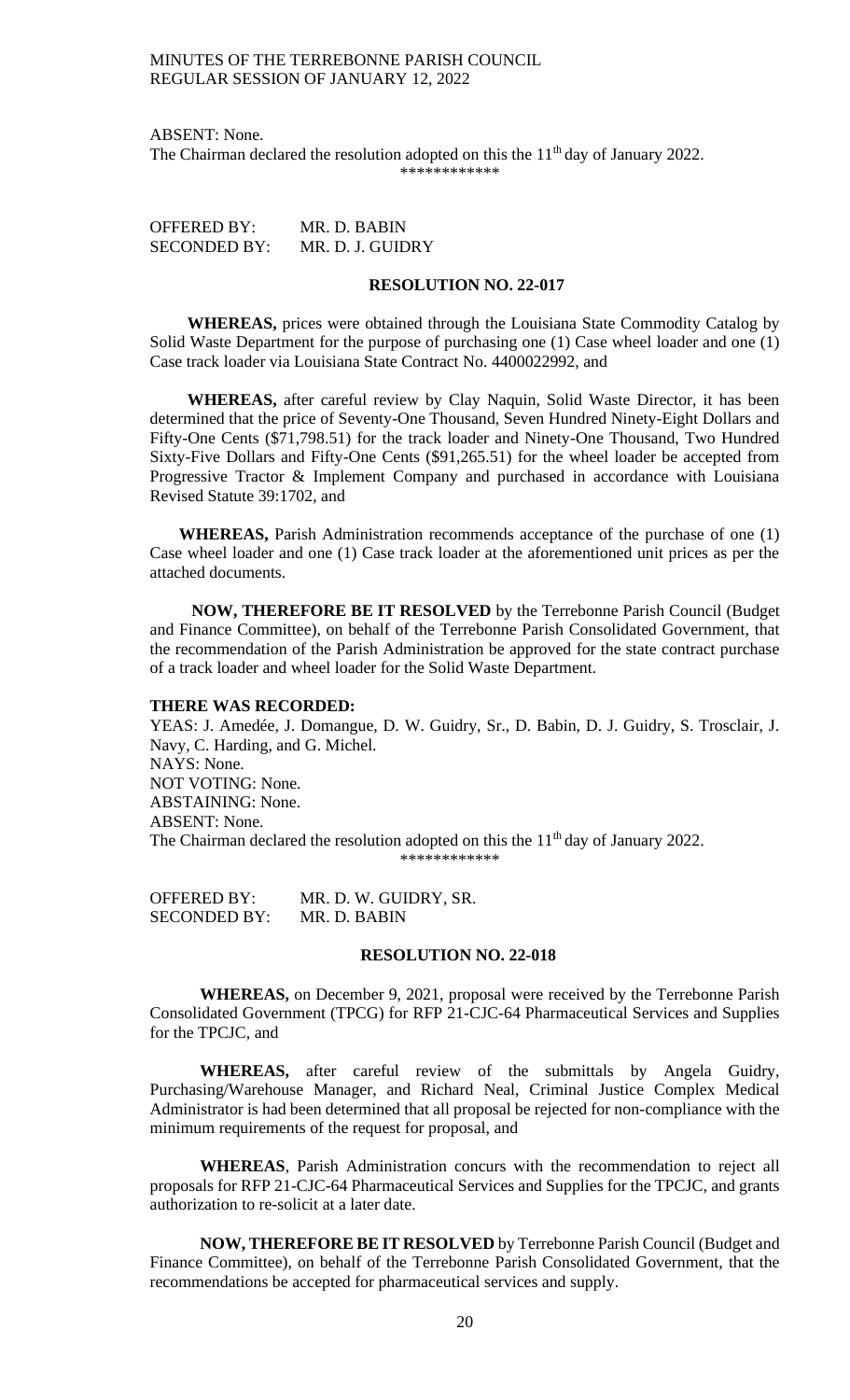#### **THERE WAS RECORDED:**

YEAS: J. Amedée, J. Domangue, D. W. Guidry, Sr., D. Babin, D. J. Guidry, S. Trosclair, J. Navy, C. Harding, and G. Michel. NAYS: None. NOT VOTING: None. ABSTAINING: None. ABSENT: None. The Chairman declared the resolution adopted on this the 11<sup>th</sup> day of January 2022.

\*\*\*\*\*\*\*\*\*\*\*\*

Mr. D. Babin moved, seconded by Mr. D. W. Guidry, Sr., "THAT, there being no further business to come before the Budget & Finance Committee, the meeting be adjourned."

The Chairman called for the vote on the motion offered by Mr. D. Babin. THERE WAS RECORDED: YEAS: J. Amedée, J. Domangue, D. W. Guidry, Sr., D. Babin, D. J. Guidry, S. Trosclair, J. Navy, C. Harding, and G. Michel. NAYS: None. ABSENT: None. The Chairman declared the motion adopted and the meeting was adjourned at 5:48 p.m.

John Amedée, Chairman

Keith Hampton, Minute Clerk

Mr. J. Amedée moved, seconded by Mr. D. Babin, "THAT, the Council accept and ratify the minutes of the Budget and Finance Committee meeting held on 01/10/22."

The Chairman called for a vote on the motion offered by Mr. J. Amedée. THERE WAS RECORDED: YEAS: J. Amedée, J. Domangue, D. W. Guidry, Sr., D. Babin, D. J. Guidry, S. Trosclair, J. Navy, C. Harding, and G. Michel. NAYS: None. ABSENT: None. The Chairman declared the motion adopted.

The Chairman called for a report on the Public Services Committee meeting held on 01/10/22, whereupon the Committee Chairman rendered the following:

# **PUBLIC SERVICES COMMITTEE**

#### **JANUARY 10, 2022**

The Chairman, Dirk Guidry, called the Public Services Committee meeting to order at 5:50 p.m. in the Terrebonne Parish Council Meeting Room. The Invocation and the Pledge of Allegiance were led by Committee Member J. Amedée. Upon roll call, Committee Members recorded as present were: J. Amedée, J. Domangue, D. W. Guidry, Sr., D. Babin, D. J. Guidry, S. Trosclair, J. Navy, C. Harding, and G. Michel. A quorum was declared present.

Parish Manager Mike Toups presented statistics on Terrebonne Parish's current COVID-19 cases, the number of tests completed, death statistics, hospitalizations, and vaccine distributions.

Several Committee Members encouraged the public to get vaccinated and continue practicing good health habits to reduce to spread of COVID-19.

Planning and Zoning Director Christopher Pulaski provided statistics regarding the current number of base camp occupants, base camp closures, temporary housing occupants on both private and group sites, and additional information regarding temporary housing units.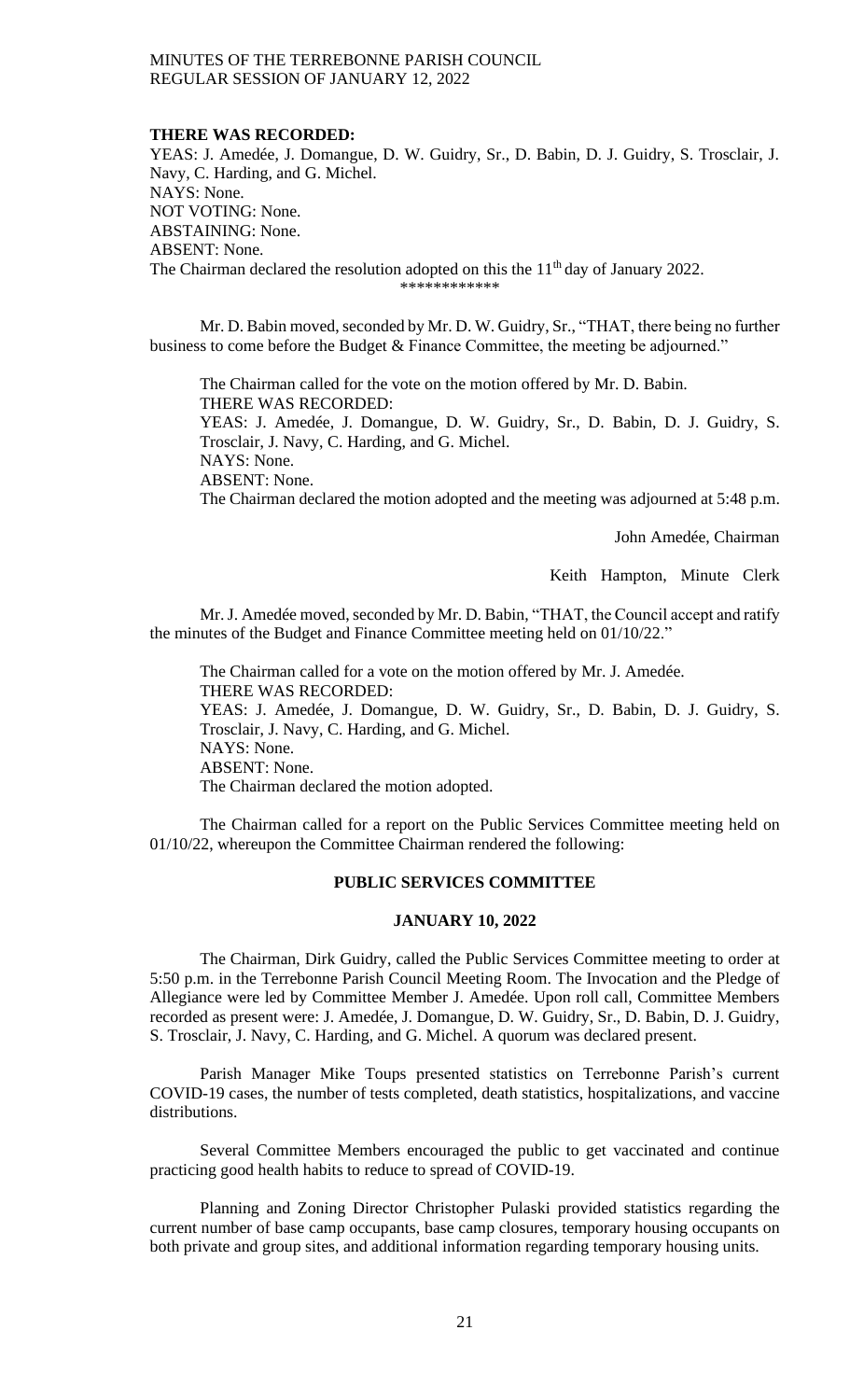Discussion ensued relative to providing transportation and mail services for group sites as well as laundry services for group sites and other displaced residents. Several Committee Members shared their concerns and offered suggestions for providing services to base camp occupants.

Upon Committee Member G. Michel's inquiry, Mr. Pulaski clarified that the Nuisance Abatement division will resume its code enforcement duties; stating that the division is implementing additional measures to help with addressing violations.

| OFFERED BY:         | MS. J. DOMANGUE |
|---------------------|-----------------|
| <b>SECONDED BY:</b> | MR. J. AMEDEE   |

#### **RESOLUTION NO. 22-019**

**A resolution authorizing the Parish President to execute a contract for professional veterinary services with Dr. Kathleen Elstrott, DVM.**

**WHEREAS**, the Terrebonne Parish Animal Shelter (TPAS) is an open admission shelter that receives orphaned, seized, stray, and/or surrendered animals; and

**WHEREAS**, the TPAS requires the services of a veterinarian for the benefit of impounded animals; and

**WHEREAS,** Terrebonne Parish Consolidated Government desires to contract with Dr. Elstrott; and

**WHEREAS**, Dr. Elstrott has agreed to extend said contract for professional veterinary services outlined in the attached contract.

**NOW, THEREFORE, BE IT RESOLVED** by the Terrebonne Parish Council (Public Services Committee), on behalf of Terrebonne Parish Consolidated Government that the Parish President, Gordon Dove, is hereby authorized to execute a contract with Dr. Elstrott for professional veterinary services outlined in the attached contract.

#### **THERE WAS RECORDED:**

YEAS: J. Amedée, J. Domangue, D. W. Guidry, Sr., D. Babin, D. J. Guidry, S. Trosclair, J. Navy, C. Harding, and G. Michel. NAYS: None. NOT VOTING: None. ABSTAINING: None. ABSENT: None. The Chairman declared the resolution adopted on this the  $11<sup>th</sup>$  day of January 2022. \*\*\*\*\*\*\*\*\*\*\*\*

OFFERED BY: MR. D. BABIN SECONDED BY: MR. D. W. GUIDRY, SR.

## **RESOLUTION NO. 22-020**

**A resolution providing for the acceptance of work performed by Utility Maintenance Specialists, Inc. in accordance with the Certificate of Substantial Completion for Parish Project No. 19-ELT-05, Circuit Breaker Changeout, Terrebonne Parish, Louisiana.**

**WHEREAS,** by contract dated May 20, 2021, a contract was awarded to Utility Maintenance Specialists, Inc, for the Circuit Breaker Changeout, project known as 19-ELT-05, as will be seen by reference to said contract which is recorded under Entry No. 1627334 of the Records of Terrebonne Parish, and

**WHEREAS,** the work performed under contract has been inspected by authorized representatives of Owner, Engineers, and Contractor, and found to be substantially complete,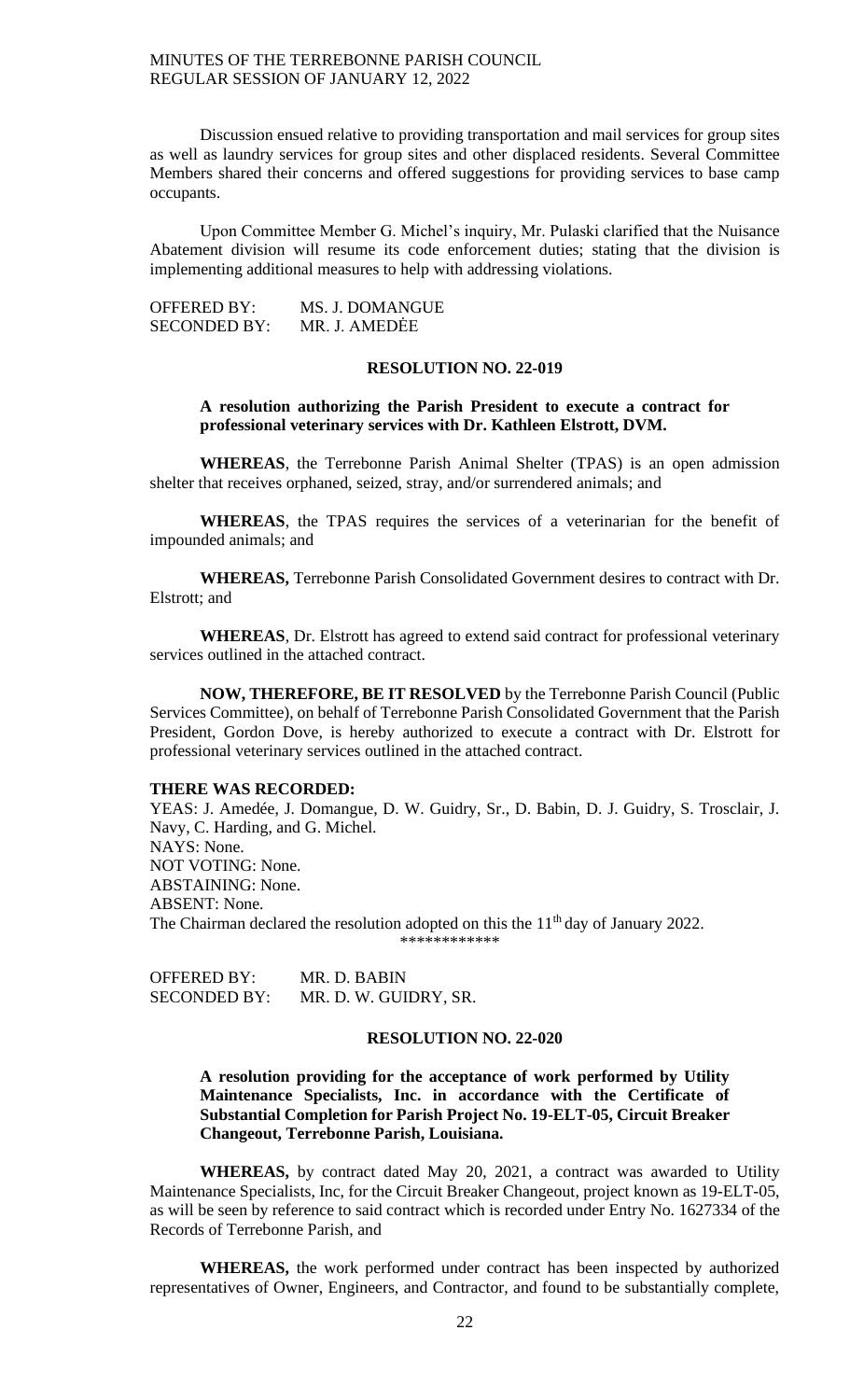and

**NOW THEREFORE BE IT RESOLVED**, by the Terrebonne Parish Council, on behalf of Terrebonne Parish Consolidated Government, does hereby accept the work performed in accordance with the contact and specifications in accordance with the Certificate of Substantial Completion, effective as of the date of recording this resolution, and does authorize and direct the Clerk of Court and Ex-Officio Recorder of Mortgages of Terrebonne Parish to note this acceptance thereof in the margin of the inscription of said contract under Entry No. 1627334 of the Records of Terrebonne Parish, Louisiana, and

**BE IT FURTHER RESOLVED,** that a certified copy of this resolution be recorded in the office of the Clerk of Court of Terrebonne Parish to commence a 45-day clean lien period, and

**BE IT FURTHER RESOLVED,** that the Parish President and all other appropriate parties be, and they are hereby, authorized to make payment of retainage upon the presentation of evidence that all punch items have been completed and accepted upon the presentation of a Clear Lien Certificate.

#### **THERE WAS RECORDED:**

YEAS: J. Amedée, J. Domangue, D. W. Guidry, Sr., D. Babin, D. J. Guidry, S. Trosclair, J. Navy, C. Harding, and G. Michel. NAYS: None. NOT VOTING: None. ABSTAINING: None. ABSENT: None. The Chairman declared the resolution adopted on this the 11<sup>th</sup> day of January 2022. \*\*\*\*\*\*\*\*\*\*\*\*

| <b>OFFERED BY:</b>  | MR. S. TROSCLAIR |
|---------------------|------------------|
| <b>SECONDED BY:</b> | MR. J. NAVY      |

## **RESOLUTION NO. 22-021**

A resolution authorizing the execution of Change Order No. 6 (Balancing) for the Construction Agreement for Parish Project No. 18-LOCK-46, Bayou Terrebonne Lock Project, Terrebonne Parish, Louisiana.

**WHEREAS**, the Terrebonne Parish Consolidated Government awarded the construction of Parish Project No. 18-LOCK-46, Bayou Terrebonne Lock Project, to Sealevel Construction, Inc., Terrebonne Parish, Louisiana, and

WHEREAS, this change order is necessary to adjust estimated quantities to final quantities, and

**WHEREAS**, this change order will decrease the overall contract by a total amount of \$6,198.03, and

**WHEREAS**, Change Order No. 6 has been recommended by the Engineer, GIS Engineering, LLC, for this project.

**NOW, THEREFORE BE IT RESOLVED** that the Terrebonne Parish Council on behalf of the Terrebonne Parish Consolidated Government, does hereby approve and authorize the execution by Terrebonne Parish President Gordon E. Dove, or his designee, of Change Order No. 6 to the construction agreement with Sealevel Construction, Inc. for Parish Project No. 18-LOCK-46, Bayou Terrebonne Lock Project, Terrebonne Parish, Louisiana, for a decrease in the contract amount of Six Thousand One Hundred Ninety Eight Dollars and Three Cents (\$6,198.03), and

**BE IT FURTHER RESOLVED** that a certified copy of the resolution be forwarded to Engineer, GIS Engineering, LLC.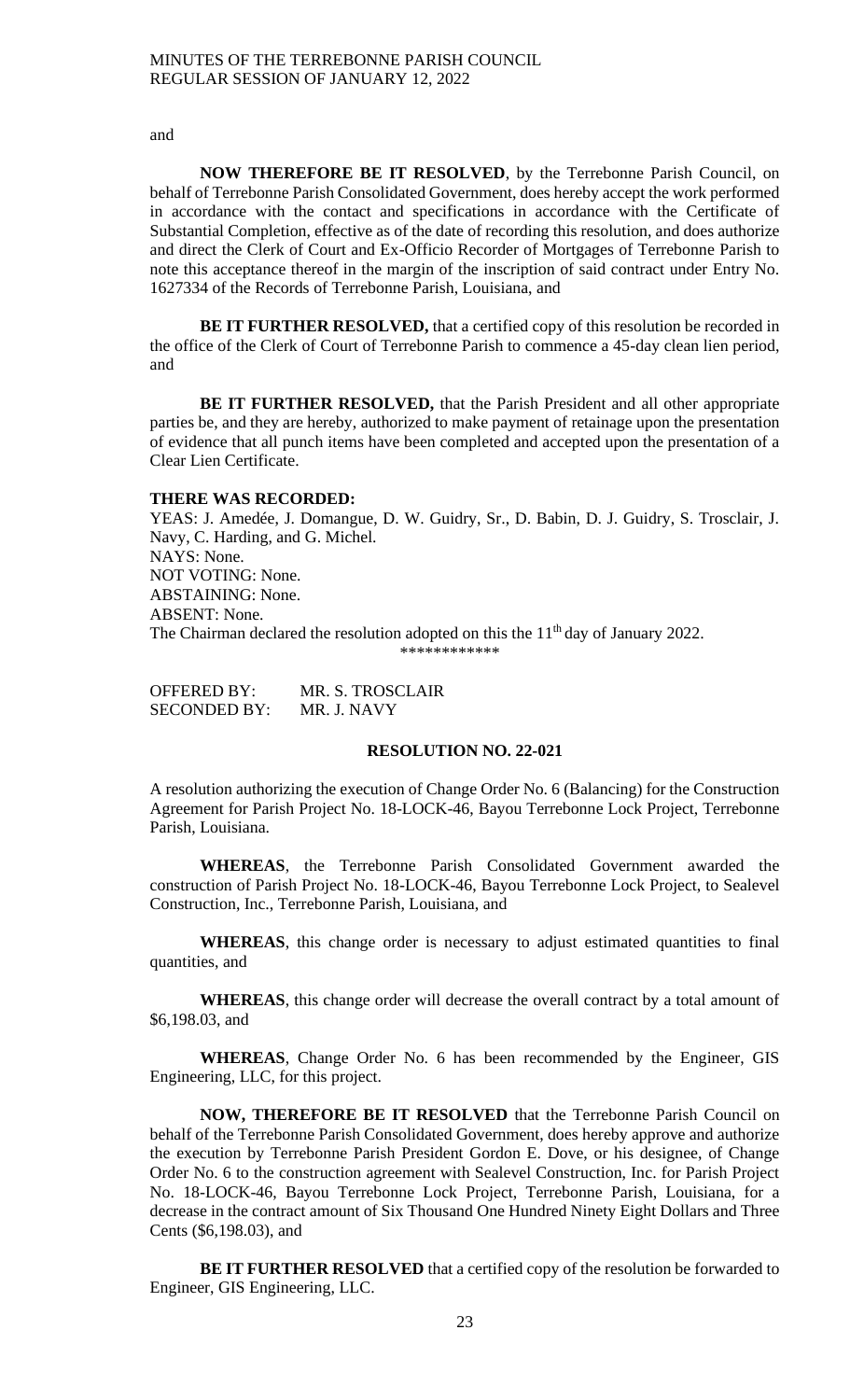#### **THERE WAS RECORDED:**

YEAS: J. Amedée, J. Domangue, D. W. Guidry, Sr., D. Babin, D. J. Guidry, S. Trosclair, J. Navy, C. Harding, and G. Michel. NAYS: None. NOT VOTING: None. ABSTAINING: None. ABSENT: None. The Chairman declared the resolution adopted on this the 11<sup>th</sup> day of January 2022. \*\*\*\*\*\*\*\*\*\*\*\*

OFFERED BY: MR. D. BABIN SECONDED BY: MR. D. W. GUIDRY, SR.

#### **RESOLUTION NO. 22-022**

A resolution providing for the acceptance of work performed Wilco Marsh Buggies and Draglines, Inc., in accordance with the Certificate of Substantial Completion for Parish Project No.55NSAF6601-NDR, LA SAFE Lake Boudreaux Living Mitigation.

**WHEREAS**, the Terrebonne Parish Consolidated Government entered into a contract dated February 26, 2021 with Wilco Marsh Buggies and Draglines, Inc., for the Lake Boudreaux Living Mitigation, Terrebonne Parish, Louisiana, as will be seen by reference to said contract which is recorded under Entry No. 1621364 of the records of Terrebonne Parish, and

**WHEREAS**, the work performed has been inspected by authorized representatives of the Owner, Engineer, and Contractor and found to be substantially complete, and

**WHEREAS**, the Engineer for this project, C. H. Fenstermaker & Associates, L.L.C., recommends the acceptance of the substantial completion as illustrated in Attachment A, and

**NOW, THEREFORE BE IT RESOLVED** that the Terrebonne Parish Council, on behalf of the Terrebonne Parish Consolidated Government, does hereby accept the work performed, effective as of the date of recording of this resolution, and does authorize and direct the Clerk of Court and Ex-Officio Recorder of Mortgages of Terrebonne Parish to note this acceptance thereof in the margin of the inscription of said contract under Entry No. 1621364 of the Records of Terrebonne Parish, Louisiana, and

**BE IT FURTHER RESOLVED** that a certified copy of the resolution be forwarded to C. H. Fenstermaker & Associates, L.L.C., and

**BE IT FURTHER RESOLVED** that a certified copy of the resolution be recorded in the office of the Clerk of Court of Terrebonne Parish to commence a 45-day clear lien period, and

**BE IT FURTHER RESOLVED** that the Administration is authorized to make payment of retainage upon the presentation of a Clear Lien Certificate.

## **THERE WAS RECORDED:**

YEAS: J. Amedée, J. Domangue, D. W. Guidry, Sr., D. Babin, D. J. Guidry, S. Trosclair, J. Navy, C. Harding, and G. Michel. NAYS: None. NOT VOTING: None. ABSTAINING: None. ABSENT: None. The Chairman declared the resolution adopted on this the  $11<sup>th</sup>$  day of January 2022.

\*\*\*\*\*\*\*\*\*\*\*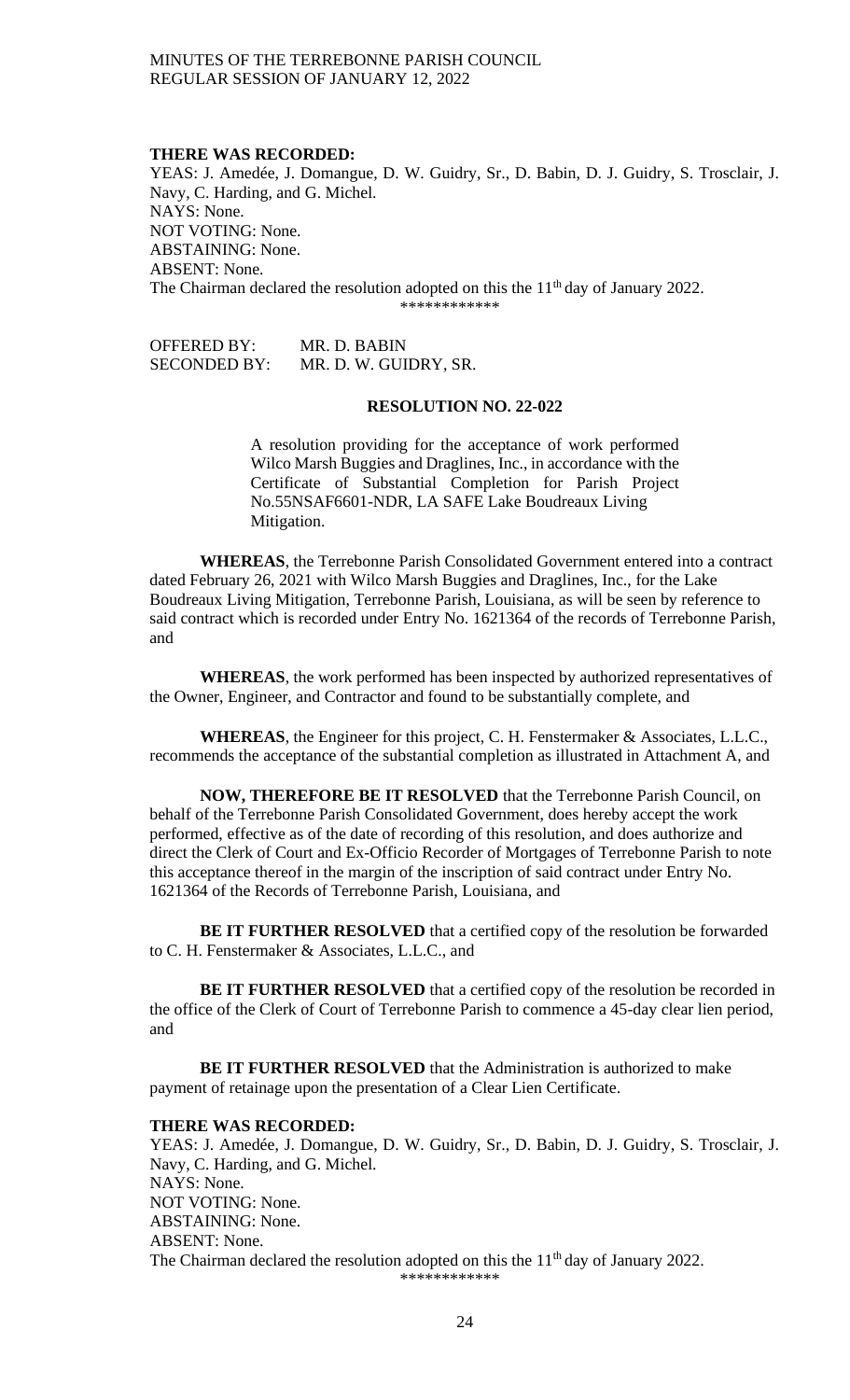OFFERED BY: MR. D. W. GUIDRY, SR. SECONDED BY: MR. G. MICHEL

#### **RESOLUTION NO. 22-023**

A resolution authorizing the execution of Change Order No. 2 for the Construction Agreement for Parish Project No. 20-PARK-34, Bayou Country Sports Park Lighting Project, Terrebonne Parish, Louisiana.

**WHEREAS**, the Terrebonne Parish Consolidated Government will award the construction to GeoSport Lighting Systems, LLC, for Parish Project No. 20-PARK-34, Bayou Country Sports Park Lighting Project, Terrebonne Parish, Louisiana, and

**WHEREAS**, Change Order No. 2 increases contract time by One Hundred Twenty (120) days due to redesign associated with value engineering, SLECA coordination, Hurricane Ida, and other delays, and

**WHEREAS**, this change order will not change the overall contract price, and

**WHEREAS**, Change Order No. 2 has been recommended by the Engineer, All South Consulting Engineers, LLC, for this project.

**NOW, THEREFORE BE IT RESOLVED** that the Terrebonne Parish Council on behalf of the Terrebonne Parish Consolidated Government, does hereby approve and authorize the execution by Terrebonne Parish President Gordon E. Dove of Change Order No. 2 to the construction agreement with GeoSport Lighting Systems, LLC for Parish Project No. 20- PARK-34, Bayou Country Sports Park Lighting Project, Terrebonne Parish, Louisiana, with no change to the contract amount with an increase in construction time of One Hundred Twenty (120) days, and

**BE IT FURTHER RESOLVED** that a certified copy of the resolution be forwarded to Engineer, All South Consulting Engineers, LLC.

#### **THERE WAS RECORDED:**

YEAS: J. Amedée, J. Domangue, D. W. Guidry, Sr., D. Babin, D. J. Guidry, S. Trosclair, J. Navy, C. Harding, and G. Michel. NAYS: None. NOT VOTING: None. ABSTAINING: None. ABSENT: None. The Chairman declared the resolution adopted on this the  $11<sup>th</sup>$  day of January 2022. \*\*\*\*\*\*\*\*\*\*\*\*

OFFERED BY: MR. G. MICHEL SECONDED BY: MR. J. AMEDĖE

### **RESOLUTION NO. 22-024**

A RESOLUTION AUTHORIZING THE PARISH PRESIDENT TO EXECUTE AN AGREEMENT BETWEEN THE TERREBONNE PARISH CONSOLIDATED GOVERNMENT AND PETCARENOW, INC.

**WHEREAS,** the Terrebonne Parish Consolidated Government and PetCareNow, Inc**.**, desire to enter into a Training Partnership Agreement for the period set forth in the agreement (agreement attached herein); and

**WHEREAS**, the Terrebonne Parish Shelter believes that the agreement would be to the benefit and success of the Department and the Parish.

**NOW, THEREFORE BE IT RESOLVED** by the Terrebonne Parish Council (Public Services Committee), on behalf of the Terrebonne Parish Consolidated Government, that the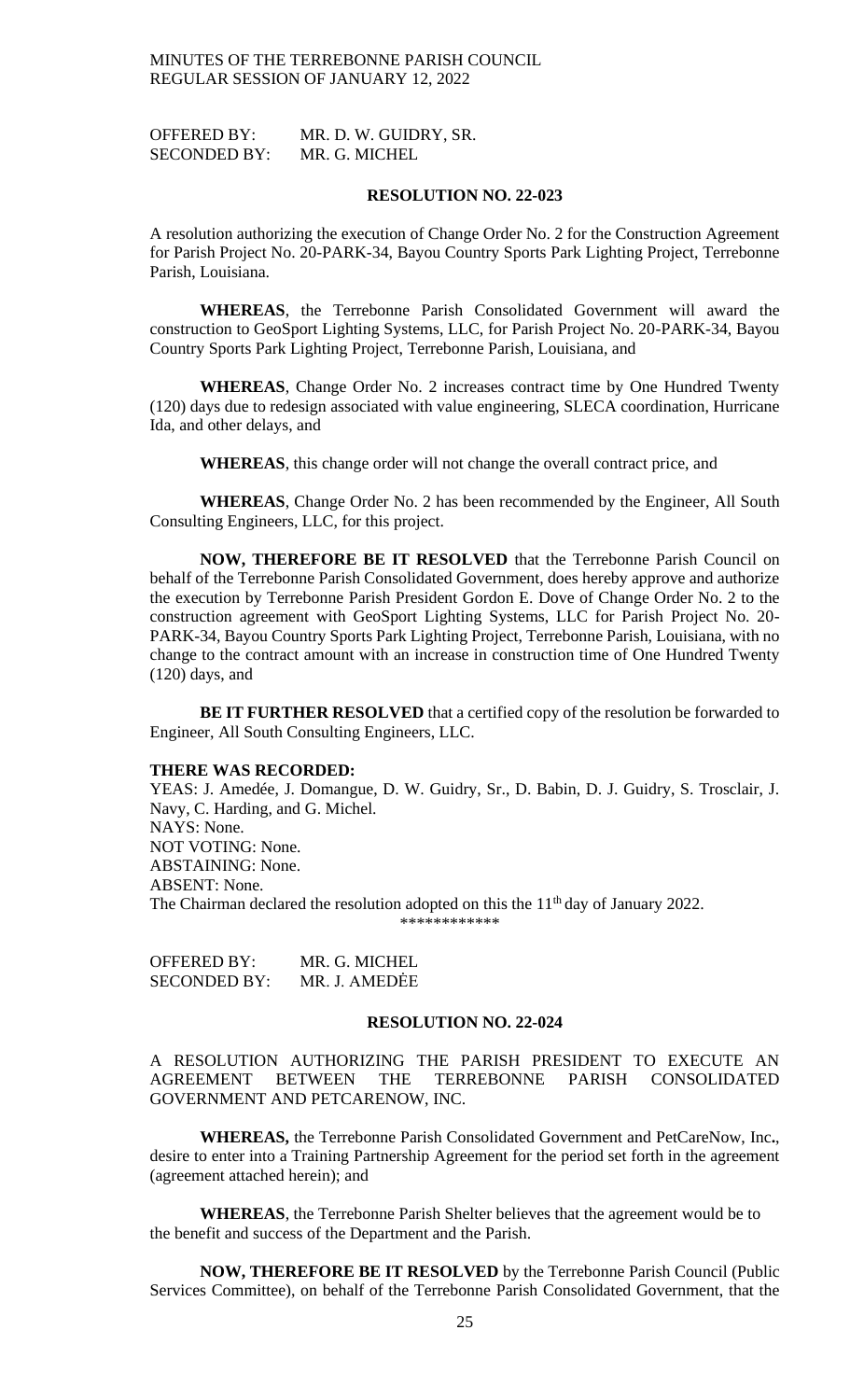Parish President, Gordon E. Dove, is hereby authorized to sign and to execute all documents necessary to execute the attached Agreement for the period set forth in the agreement.

#### **THERE WAS RECORDED:**

YEAS: J. Amedée, J. Domangue, D. W. Guidry, Sr., D. Babin, D. J. Guidry, S. Trosclair, J. Navy, C. Harding, and G. Michel. NAYS: None. NOT VOTING: None. ABSTAINING: None. ABSENT: None. The Chairman declared the resolution adopted on this the  $11<sup>th</sup>$  day of January 2022. \*\*\*\*\*\*\*\*\*\*\*

Upon request, Director of Utilities Ernest Brown clarified that the project was part of the planned upgrades to improve natural gas distribution for the parish. **(\*RESOLUTION ADOPTED AFTER DISCUSSION)**

| <b>OFFERED BY:</b>  | MR. D. W. GUIDRY, SR. |
|---------------------|-----------------------|
| <b>SECONDED BY:</b> | MR. C. HARDING        |

### **RESOLUTION NO. 22-025**

A resolution authorizing professional engineering services for the gas mainline to be replaced along Highway 311, project known as Highway 311 Gasline Upgrade 22-GAS-OL

**WHEREAS,** David A. Waitz Engineering and Surveying, Inc. will provide professional engineering services for the plans and specifications to upgrade the segment gas mainline along Highway 311, and

**WHEREAS,** TPCG Administration determined that David A. Waitz Engineering and Surveying, Inc. is qualified to perform the work and is in the position to bring on reputable consultant to perform those services, and

**NOW THEREFORE BE IT RESOLVED**, by the Terrebonne Parish Council, on behalf of Terrebonne Parish Consolidated Government, that the professional engineering services from David A. Waitz Engineering and Surveying, Inc. be, and is hereby, approved, and

**BE IT FURTHER RESOLVED**, that the Parish President and all other appropriate parties be, and they are hereby, authorized to execute any and all contract documents associated therewith.

#### **THERE WAS RECORDED:**

YEAS: J. Amedée, J. Domangue, D. W. Guidry, Sr., D. Babin, D. J. Guidry, S. Trosclair, J. Navy, C. Harding, and G. Michel. NAYS: None. NOT VOTING: None. ABSTAINING: None. ABSENT: None. The Chairman declared the resolution adopted on this the  $11<sup>th</sup>$  day of January 2022. \*\*\*\*\*\*\*\*\*\*\*\*

Mr. C. Harding moved, seconded by Mr. G. Michel, "THAT, there being no further business to come before the Public Services Committee, the meeting be adjourned."

The Chairman called for the vote on the motion offered by Mr. C. Harding. THERE WAS RECORDED:

YEAS: J. Amedée, J. Domangue, D. W. Guidry, Sr., D. Babin, D. J. Guidry, S. Trosclair, J. Navy, C. Harding, and G. Michel. NAYS: None.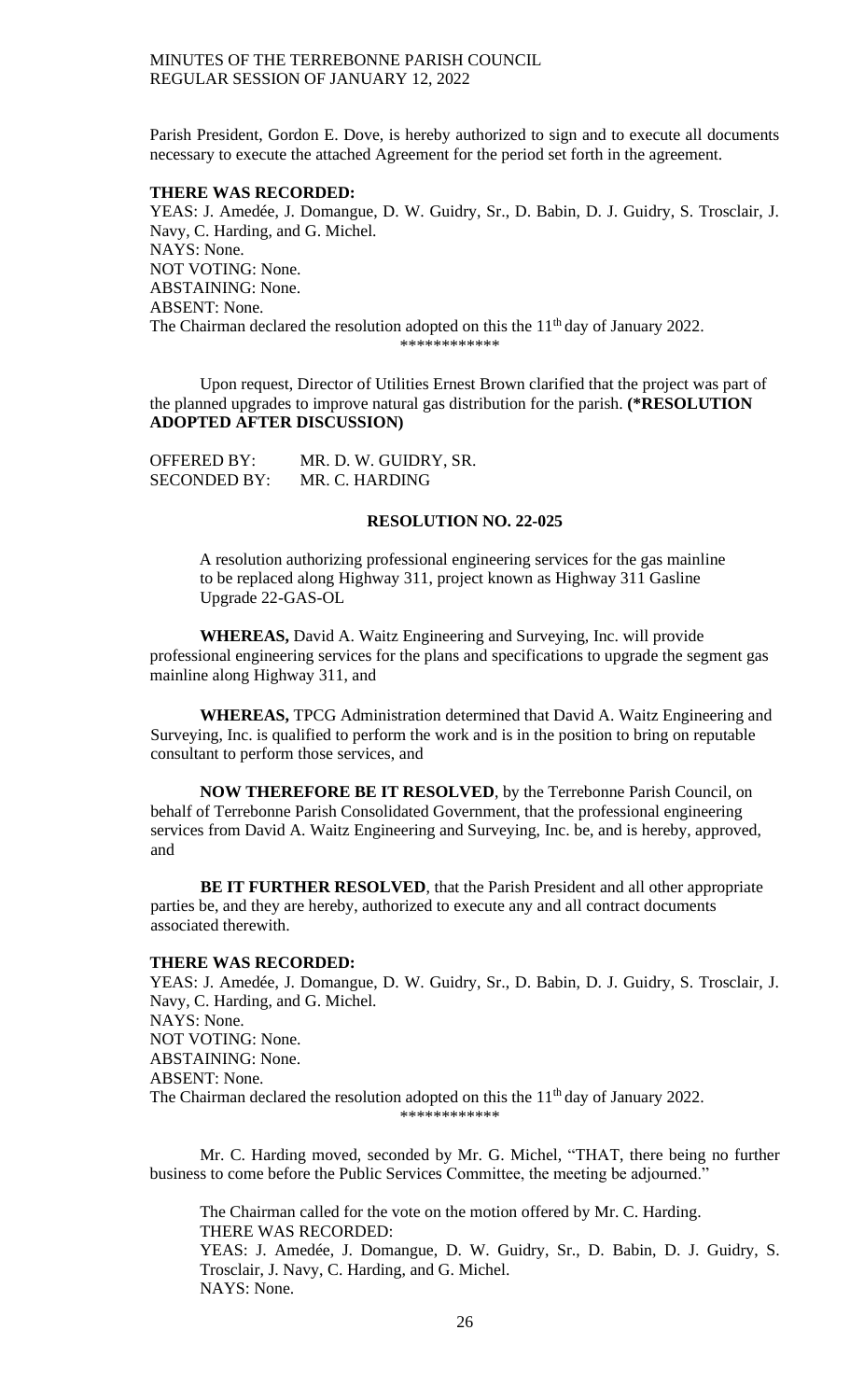ABSENT: None.

The Chairman declared the motion adopted and the meeting was adjourned at 6:23 p.m.

Dirk Guidry, Chairman

Keith Hampton, Minute Clerk

Mr. D. J. Guidry moved, seconded by Mr. C. Harding, "THAT, the Council accept and ratify the minutes of the Public Services Committee meeting held on 01/10/22."

The Chairman called for a vote on the motion offered by Mr. D. J. Guidry. THERE WAS RECORDED: YEAS: J. Amedée, J. Domangue, D. W. Guidry, Sr., D. Babin, D. J. Guidry, S. Trosclair, J. Navy, C. Harding, and G. Michel. NAYS: None. ABSENT: None. The Chairman declared the motion adopted.

The Chairman called for a report on the Policy, Procedure, and Legal Committee meeting held on 01/10/22, whereupon the Committee Chairman, noting ratification of minutes calls public hearings on Wednesday, January 26, 2022, rendered the following:

## **POLICY, PROCEDURE, AND LEGAL COMMITTEE**

## **JANUARY 10, 2022**

The Chairman, Gerald Michel, called the Policy, Procedure, and Legal Committee meeting to order at 6:25 p.m. in the Terrebonne Parish Council Meeting Room. The Invocation was offered by and the Pledge of Allegiance was led by the Chairman. Upon roll call, Committee Members recorded as present were: J. Amedée, J. Domangue, D. W. Guidry, Sr., D. Babin, D. J. Guidry, S. Trosclair, J. Navy, C. Harding, and G. Michel. A quorum was declared present.

Mr. S. Trosclair moved, seconded by Mr. D. W. Guidry, Sr., "THAT the Policy, Procedure, and Legal Committee introduce an ordinance to declare Terrebonne Parish Consolidated Government's intent to acquire full ownership of a tract of land bearing Terrebonne Parish Parcel ID Number 4153, with an Owner of Record Ronald Good, and to address other matters relative thereto; and call a public hearing on said matter on Wednesday, January 26, 2022, at 6:30 p.m."

The Chairman called for the vote on the motion offered by Mr. S. Trosclair. THERE WAS RECORDED: YEAS: J. Amedée, J. Domangue, D. W. Guidry, Sr., D. Babin, D. J. Guidry, S. Trosclair, J. Navy, C. Harding, and G. Michel. NAYS: None. ABSENT: None. The Chairman declared the motion adopted.

Mr. S. Trosclair moved, seconded by Mr. D. W. Guidry, Sr., "THAT the Policy, Procedure, and Legal Committee introduce an ordinance to declare a public servitude by destination under LA R.S. 47:2235(B) over a tract of land bearing Terrebonne Parish Parcel ID Number 4153, with an Owner of Record Ronald Good; and call a public hearing on said matter on Wednesday, January 26, 2022, at 6:30 p.m."

The Chairman called for the vote on the motion offered by Mr. S. Trosclair. THERE WAS RECORDED: YEAS: J. Amedée, J. Domangue, D. W. Guidry, Sr., D. Babin, D. J. Guidry, S. Trosclair, J. Navy, C. Harding, and G. Michel. NAYS: None. ABSENT: None. The Chairman declared the motion adopted.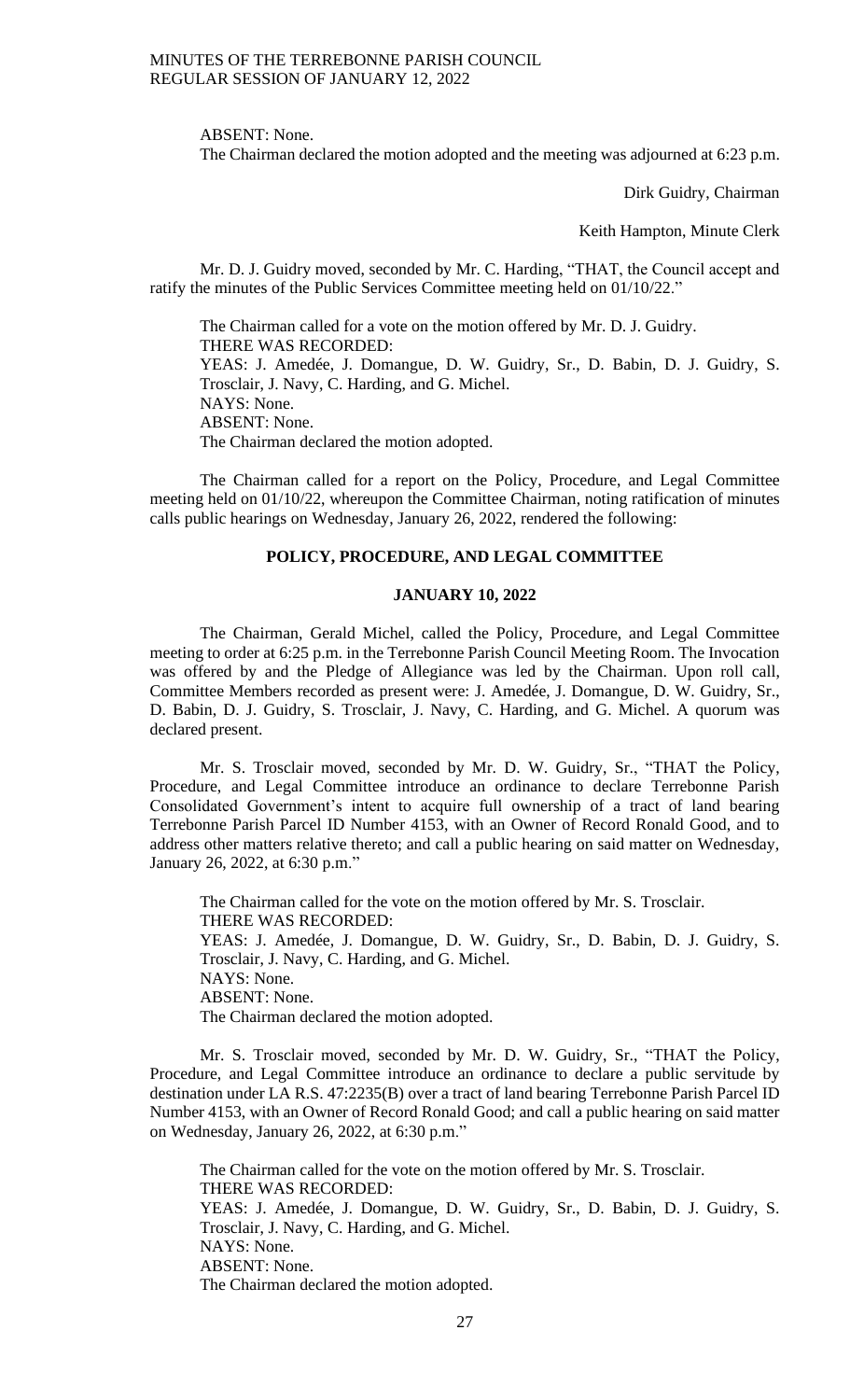Mr. D. W. Guidry, Sr. moved, seconded by Mr. S. Trosclair, "THAT, pursuant to LA R.S. 42:16-17, the Policy, Procedure, and Legal Committee, upon 2/3 affirmative vote, convene into Executive Session at 6:27 p.m. and that all Committee Members and visiting attorneys be invited into the session in order to discuss the following:

'Attorneys' report on Employee Complaint Investigation.'"

The Chairman called for the vote on the motion offered by Mr. D. W. Guidry, Sr. THERE WAS RECORDED: YEAS: J. Amedée, J. Domangue, D. W. Guidry, Sr., D. Babin, D. J. Guidry, S. Trosclair, J. Navy, C. Harding, and G. Michel. NAYS: None. ABSENT: None. The Chairman declared the motion adopted.

The Committee was recorded as returning to the regular order of business at 7:22 p.m.

The Chairman explained that the Executive Session was held for informational purposes only and no further action was required at this time.

Mr. D. J. Guidry moved, seconded by Ms. J. Domangue, "THAT, there being no further business to come before the Policy, Procedure, and Legal Committee, the meeting be adjourned."

The Chairman called for the vote on the motion offered by Mr. D. J. Guidry. THERE WAS RECORDED:

YEAS: J. Amedée, J. Domangue, D. W. Guidry, Sr., D. Babin, D. J. Guidry, S. Trosclair, J. Navy, C. Harding, and G. Michel.

NAYS: None.

ABSENT: None.

The Chairman declared the motion adopted and the meeting was adjourned at 7:23 p.m.

Gerald Michel, Chairman

Keith Hampton, Minute Clerk

Mr. G. Michel moved, seconded by Mr. C. Harding, "THAT, the Council accept and ratify the minutes of the Policy, Procedure, and Legal Committee meeting held on 01/10/22."

The Chairman called for a vote on the motion offered by Mr. G. Michel. THERE WAS RECORDED: YEAS: J. Amedée, J. Domangue, D. W. Guidry, Sr., D. Babin, D. J. Guidry, S. Trosclair, J. Navy, C. Harding, and G. Michel. NAYS: None. ABSENT: None. The Chairman declared the motion adopted.

Mr. J. Amedée moved, seconded by Mr. S. Trosclair, "THAT the Council open nominations for three expired terms on the Coteau Fire Protection District Board, nominate Mr. Robert Parr and Ms. Patricia Prestenbach, close nominations, reappoint Mr. Parr and Ms. Prestenbach to serve another term, and hold nominations open for one expired term on the aforementioned board."

The Chairman called for a vote on the motion offered by Mr. J. Amedée. THERE WAS RECORDED: YEAS: J. Amedée, J. Domangue, D. W. Guidry, Sr., D. Babin, D. J. Guidry, S. Trosclair, J. Navy, C. Harding, and G. Michel. NAYS: None. ABSENT: None.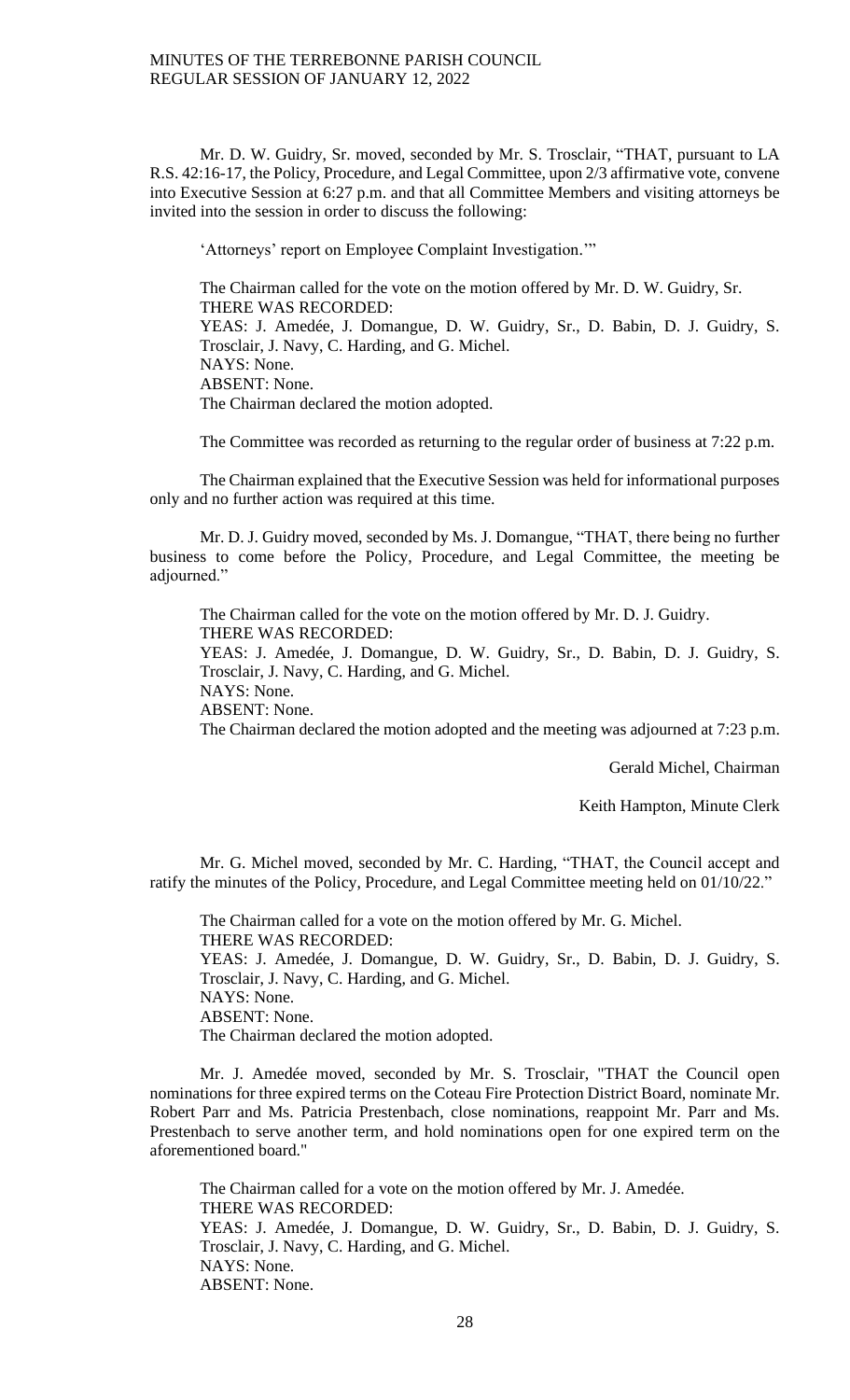The Chairman declared the motion adopted.

Mr. J. Amedée moved, seconded by Mr. D. J. Guidry, "THAT the Council open nominations for one expired term on the Schriever Fire Protection District Board, nominate Ms. Janette Schexnayder, close nominations, and appoint Ms. Schexnayder to serve a term on the aforementioned board."

The Chairman called for a vote on the motion offered by Mr. J. Amedée. THERE WAS RECORDED: YEAS: J. Amedée, J. Domangue, D. W. Guidry, Sr., D. Babin, D. J. Guidry, S. Trosclair, J. Navy, C. Harding, and G. Michel. NAYS: None. ABSENT: None. The Chairman declared the motion adopted.

Mr. S. Trosclair moved, seconded by Mr. G. Michel, "THAT the Council open nominations for one expired term on the Fire Protection District No. 5 Board, nominate Mr. Kurt Charpentier, close nominations, and reappoint Mr. Charpentier to serve another term on the aforementioned board."

The Chairman called for a vote on the motion offered by Mr. S. Trosclair. THERE WAS RECORDED: YEAS: J. Amedée, J. Domangue, D. W. Guidry, Sr., D. Babin, D. J. Guidry, S. Trosclair, J. Navy, C. Harding, and G. Michel. NAYS: None. ABSENT: None. The Chairman declared the motion adopted.

Mr. S. Trosclair moved, seconded by Mr. D. J. Guidry, "THAT the Council open nominations for one expired term on the Fire Protection District No. 6 Board, nominate Mr. Kevin P. Belanger, close nominations, and reappoint Mr. Belanger to serve another term on the aforementioned board."

The Chairman called for a vote on the motion offered by Mr. S. Trosclair. THERE WAS RECORDED: YEAS: J. Amedée, J. Domangue, D. W. Guidry, Sr., D. Babin, D. J. Guidry, S. Trosclair, J. Navy, C. Harding, and G. Michel. NAYS: None. ABSENT: None. The Chairman declared the motion adopted.

Mr. D. J. Guidry moved, seconded by Mr. D. Babin, "THAT the Council open nominations for three expired terms on the Fire Protection District No. 7 Board, nominate Mr. Marty Dupre, Mr. Bruce Wolf, and Mr. Thomas Horn, close nominations, reappoint Mr. Dupre and Mr. Wolf to serve another term, and appoint Mr. Horn to serve a term on the aforementioned board."

The Chairman called for a vote on the motion offered by Mr. D. J. Guidry. THERE WAS RECORDED: YEAS: J. Amedée, J. Domangue, D. W. Guidry, Sr., D. Babin, D. J. Guidry, S. Trosclair, J. Navy, C. Harding, and G. Michel. NAYS: None. ABSENT: None. The Chairman declared the motion adopted.

Mr. C. Harding moved, seconded by Mr. D. Babin, "THAT the Council open nominations for three expired terms on the Fire Protection District No. 8 Board, nominate Mr. Michael Anthony and Mr. Johnny L. Marks, close nominations, reappoint Mr. Anthony and Mr. Marks to serve another term, and hold nominations open for one expired term on the aforementioned board."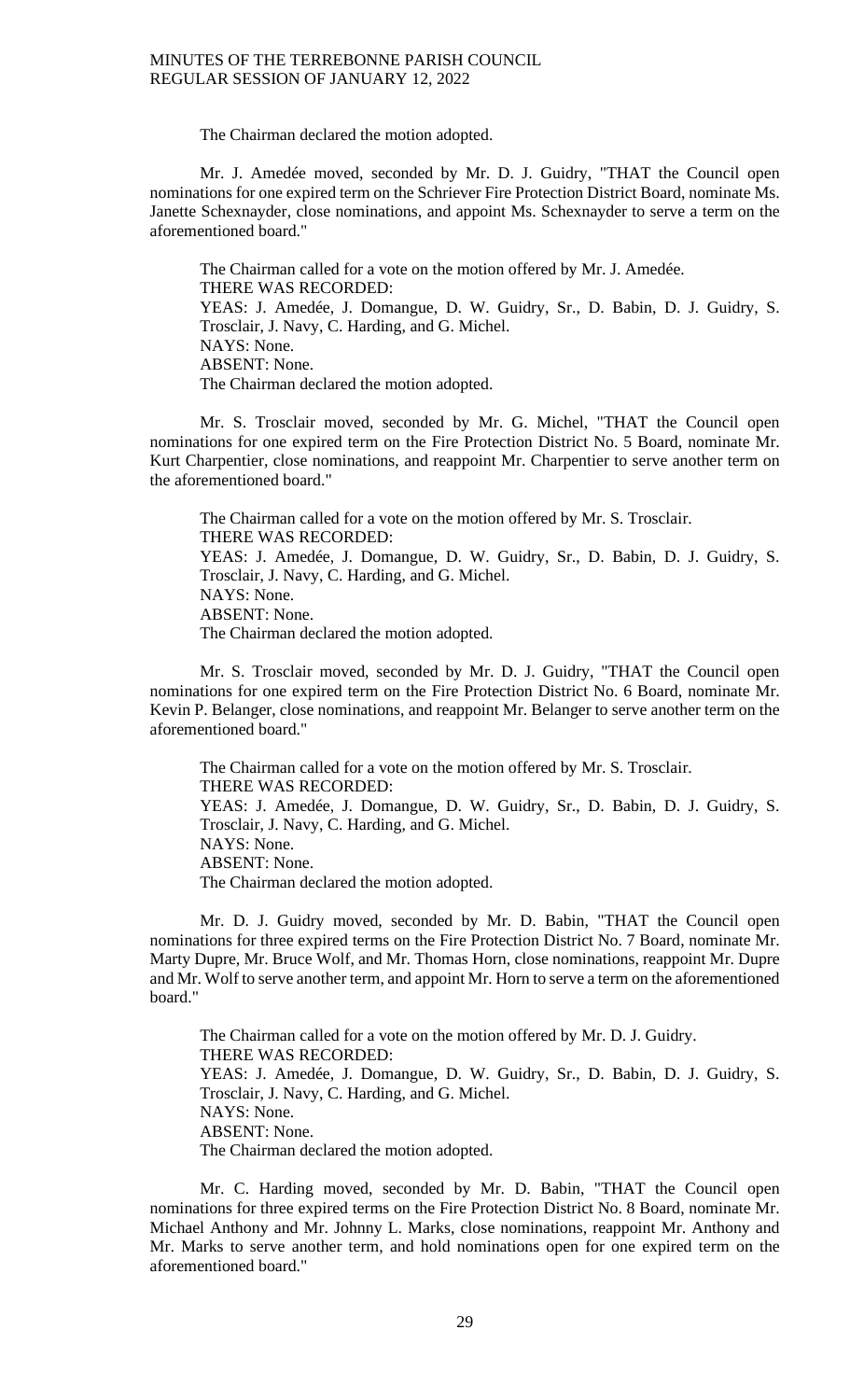The Chairman called for a vote on the motion offered by Mr. C. Harding. THERE WAS RECORDED: YEAS: J. Amedée, J. Domangue, D. W. Guidry, Sr., D. Babin, D. J. Guidry, S. Trosclair, J. Navy, C. Harding, and G. Michel. NAYS: None. ABSENT: None. The Chairman declared the motion adopted.

Mr. D. Babin moved, seconded by Mr. G. Michel, "THAT the Council open nominations for two expired terms on the Fire Protection District No. 10 Board, nominate Ms. Regina Pierron, close nominations, reappoint Ms. Pierron to serve another term, and hold nominations open for one expired term on the aforementioned board."

The Chairman called for a vote on the motion offered by Mr. D. Babin. THERE WAS RECORDED: YEAS: J. Amedée, J. Domangue, D. W. Guidry, Sr., D. Babin, D. J. Guidry, S. Trosclair, J. Navy, C. Harding, and G. Michel. NAYS: None. ABSENT: None. The Chairman declared the motion adopted.

Mr. D. Babin moved, seconded by Mr. S. Trosclair, "THAT the Council open nominations for one expired term on the Houma-Terrebonne Regional Planning Commission, nominate Mr. Travion Smith and Mr. Wayne Bunch, close nominations, and that a voice vote of the Council be taken to determine who will fill said Council appointment vacancy."

The Chairman called for a vote on the motion offered by Mr. D. Babin. THERE WAS RECORDED: YEAS: J. Amedée, J. Domangue, D. W. Guidry, Sr., D. Babin, D. J. Guidry, S. Trosclair, J. Navy, C. Harding, and G. Michel. NAYS: None. ABSENT: None. The Chairman declared the motion adopted.

Voting to appoint Mr. Smith: J. Domangue D. W. Guidry, Sr. S. Trosclair J. Navy C. Harding

Voting to appoint Mr. Bunch: J. Amedée D. Babin D. J. Guidry G. Michel

Minute Clerk K. Hampton announced the votes tallied and they were recorded as follows: five (5) votes for Mr. Smith and four (4) votes for Mr. Bunch.

The Chairman declared that, as per the aforementioned voice vote, Mr. Travion Smith was appointed to serve on the Houma-Terrebonne Regional Planning Commission.

Mr. S. Trosclair moved, seconded by Mr. C. Harding, "THAT the Council open nominations for one vacancy due to a resignation on the Hospital Service District No. 1 Board, nominate Rev. Robert D. Ross, close nominations, and appoint Rev. Ross to serve a term on the aforementioned board."

The Chairman called for a vote on the motion offered by Mr. S. Trosclair. THERE WAS RECORDED: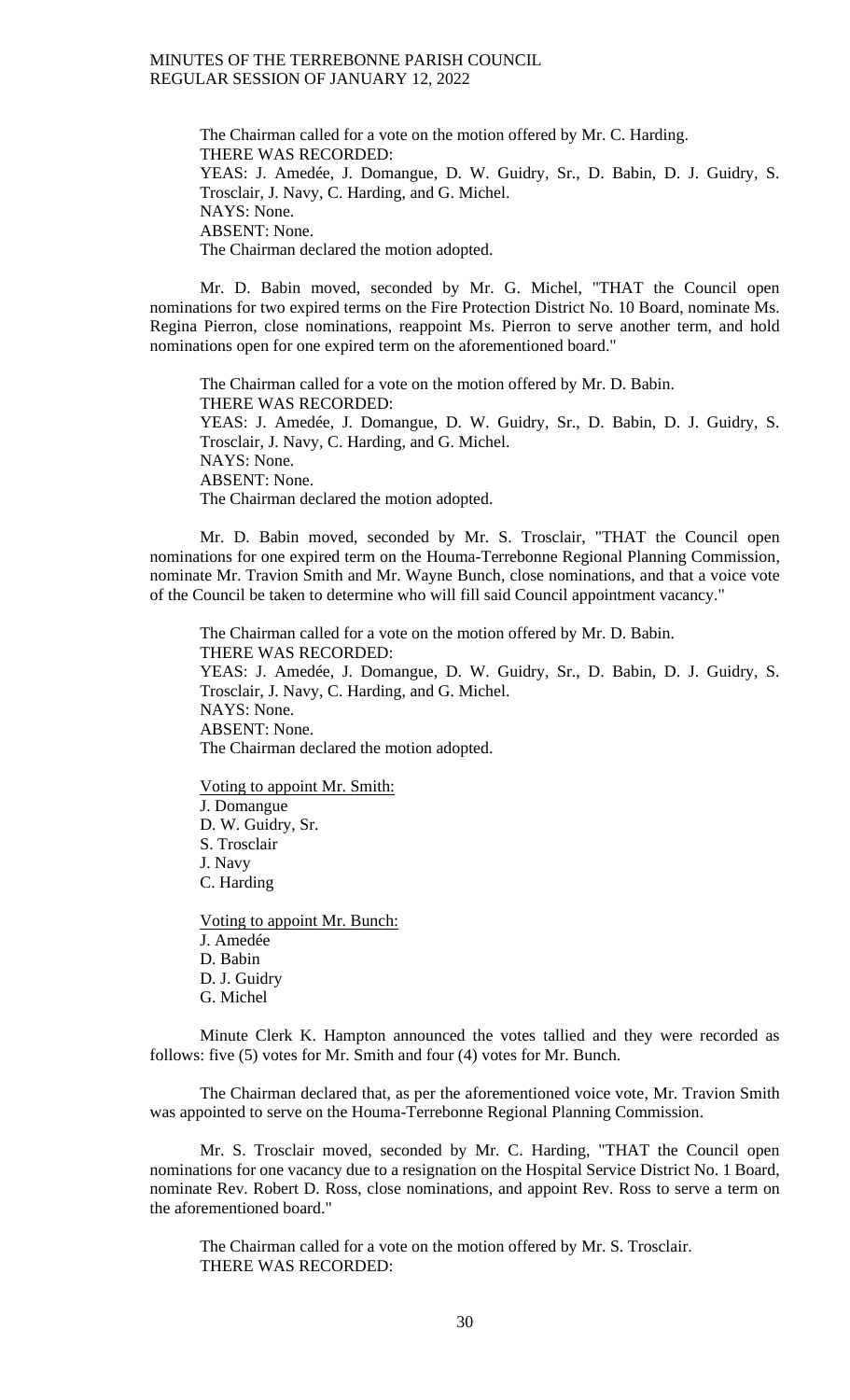> YEAS: J. Amedée, J. Domangue, D. W. Guidry, Sr., D. Babin, D. J. Guidry, S. Trosclair, J. Navy, C. Harding, and G. Michel. NAYS: None. ABSENT: None. The Chairman declared the motion adopted.

Ms. J. Domangue moved, seconded by Mr. J. Amedée, "THAT the Council open nominations for one unexpired term due to a resignation on the Recreation District No. 2,3 Board, nominate Mr. Bill Juneau, close nominations, and appoint Mr. Juneau to serve a term on the aforementioned board."

The Chairman called for a vote on the motion offered by Ms. J. Domangue. THERE WAS RECORDED: YEAS: J. Amedée, J. Domangue, D. W. Guidry, Sr., D. Babin, D. J. Guidry, S. Trosclair, J. Navy, C. Harding, and G. Michel. NAYS: None. ABSENT: None. The Chairman declared the motion adopted.

The Chairman announced the following vacancies:

- **Veteran's Memorial District:** One (1) unexpired term due to a resignation and one (1) expired term (Representing the Vietnam Veterans of America).
- **Recreation District No. 3A:** One (1) expired term and one (1) unexpired term due to a resignation.
- **Recreation District No. 6:** One (1) expired term.
- **Recreation District No. 7:** One (1) expired term.
- **Bayou Blue Fire Protection Distric**t: One (1) expired term.
- **Bayou Cane Fire:** One (1) expiring terms on 01-01-22.
- **Coteau Fire Protection District Board:** One (3) expired term on 01-01-22 and one (1) unexpired term due to a resignation.
- **Fire District No. 8:** One (3) expired term on 01-01-22.
- **Fire District No. 10:** One (2) expired term on 01-01-22.
- **Terrebonne Parish Tree Board:** One (1) vacancy due to a resignation.
- **Children and Youth Services Board:** One (1) expired term (representing City Court).
- **TEDA:** One (1) expired term (representing Terrebonne Parish Council).
- **Coastal Zone Management and Restoration:** One (1) expired term (Representing the Public).
- **Houma Housing Authority:** One (1) expiring term on 01-01-22.
- **Houma Board of Zoning Adjustments:** One vacancy due to a resignation. (The vacant position is for an Alternate Member.)

On request, Assistant Council Clerk T. Triggs clarified that the board vacancies are continually advertised until applicants are received and all the board positions are filled.

Announcements–Council Members:

- Councilman C. Harding shared his appreciation of the Council and their efforts in addressing recent and ongoing events.
- Councilman S. Trosclair congratulated the Chairman and the Vice-Chairwoman on their elections and offered his assistance if needed.
- Councilman D. J. Guidry led a brief discussion relative to requesting assistance and reporting ongoing issues with local utility companies and with the Public Services Commission.
- Councilman D. Babin suggested that utility payments for road lighting districts should be adjusted to reflect current services. He then shared his appreciation of the Council Staff for their efforts.
- Councilwoman J. Domangue congratulated the Chairman on his election and thanked the Council for their support of her election as Vice-Chair.
- The Chairman thanked the Council for their support of his election as Chair.